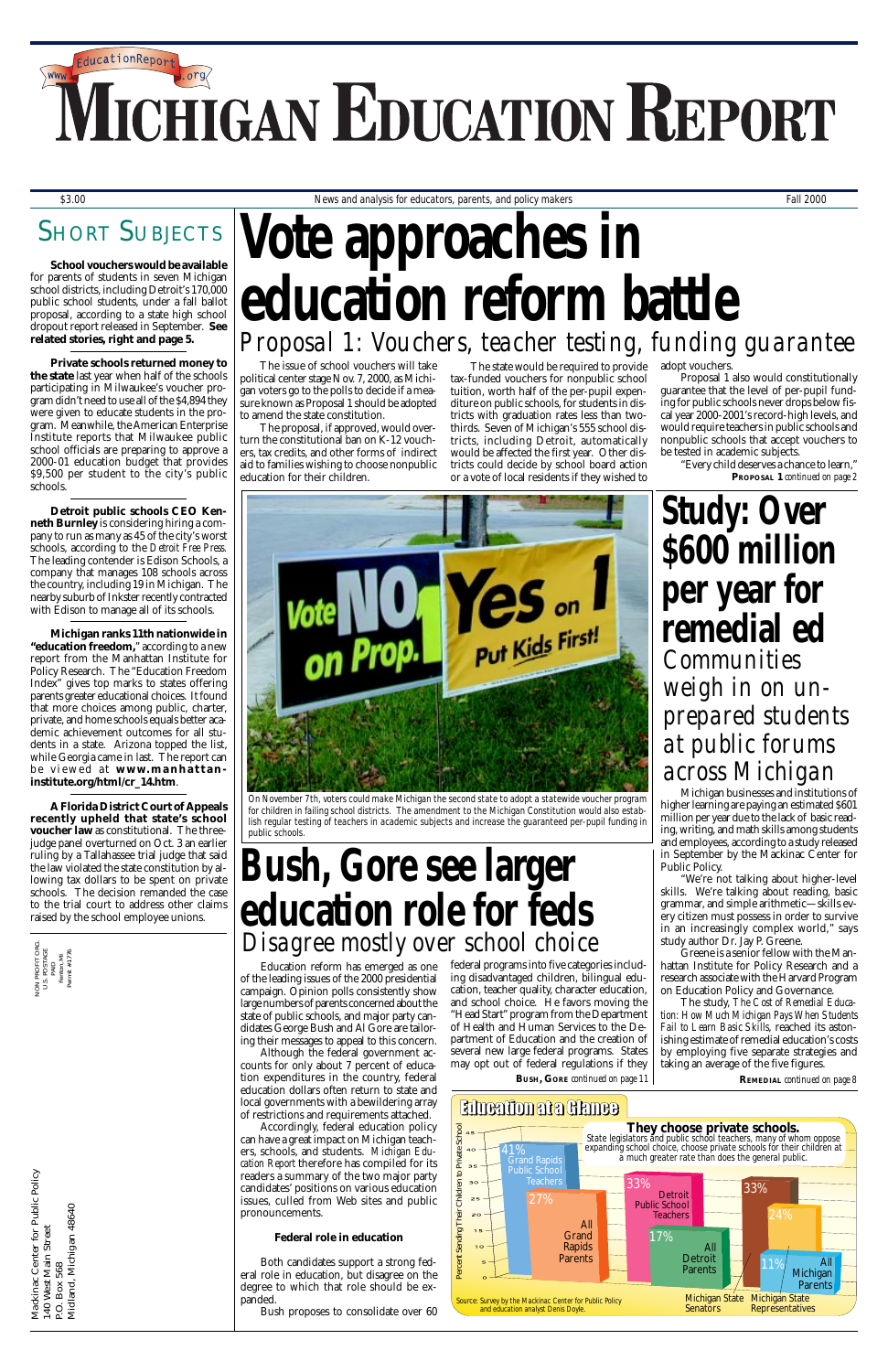according to the Web site of Kids First! Yes!, the group promoting Proposal 1. "But too many children in Michigan are being denied that chance. They're trapped in schools that don't work."

Kids First! Yes! says its proposal would improve education in many ways, and that periodically testing teachers for competency is an important, and often overlooked, means of achieving better schools.

"Most everyone agrees that whether or not children succeed in school depends on the knowledge, skill, and commitment of their teachers," says the Kids First! Yes! Web site. "With so much riding on the quality of teachers, the public needs assurance that every student is taught by teachers who know a lot about the subjects they teach."

According to current law, new teachers who were state certified after 1992 are presently required to pass a test, but the vast majority of teachers in the state have not been tested.

"Opponents of education reform have tried very hard to divert attention from teacher testing, but the overwhelming majority of Michigan parents and taxpayers support this common-sense reform," says Kids First! Yes! Co-Chairman Dick DeVos. "Teacher testing is an idea whose time has come."

But the political battle over the proposal has indeed focused on its most controversial aspect, vouchers. "Vouchers have been cleverly packaged as a plan to help the poorest kids from the poorest, most troubled school districts," according to ALL Kids First!, an anti-voucher coalition of public school groups and unions including the Michigan Education Association. "But it is precisely these kids who will be hurt most by a weakened and abandoned public school system."

Fear of an "abandoned" public education system is no reason to vote no on the proposal, say supporters. "The Kids First! Yes! funding guarantee will protect school districts against a cut in their per-child funding due to a recession or a change in funding priorities by politicians," says the Kids First! Yes! Web site.

Proposal 1 supporters add that public schools will not be harmed, pointing to the fact that the vouchers are worth only half of

 *continued from page 1*

## *Proposal 1*

### **What Is Proposal 1?**

The State Board of Canvassers agreed in mid-August to the following language for Proposal 1:

A proposal to amend the Constitution to permit the state to provide indirect support to students attending nonpublic pre-elementary, elementary and secondary schools; allow the use of tuition vouchers in certain school districts, and require enactment of teacher testing laws.

The proposed constitutional amendment would:

1. Eliminate the ban on indirect support of students attending nonpublic schools through tuition vouchers, credits, tax benefits, exemptions or deductions, subsidies, grants or loans of public monies or property.

2. Allow students to use tuition vouchers to attend nonpublic schools in districts with a graduation rate under 2/3 in 1998-1999 and districts approving tuition vouchers through school board action or a public vote. Each voucher would be limited to 1/2 of state average per-pupil public school revenue.

3. Require teacher testing on academic subjects in public schools and in nonpublic schools redeeming tuition vouchers.

4. Adjust minimum per-pupil funding from 1994-1995 to 2000-2001 level.

Should this proposal be adopted? Yes or No

the approximately \$6,600 schools receive in per-pupil funding. Each student who is switched from a public to a private school would save the school aid fund \$3,300.

According to Michigan Department of Education data, nearly 180,000 students live in the districts that are immediately eligible for a voucher plan under the proposal. This includes over 170,000 students in Detroit and nearly 6,500 in the Buena Vista (Saginaw), Coleman Community, Holton, Inkster City, Mackinaw City, and Vanderbilt

Area school districts. Of these districts, Inkster has the worst graduation rate: 21 percent. The state average is 81 percent.

Another 120,000 students live in 30 districts that are just above the two-thirds graduation rate cutoff for vouchers.

"These kids are being left behind and are being robbed of the American dream," says Kids First! Yes! Co-Chairman Eddie Edwards of Detroit's Joy of Jesus Ministries.

Voucher opponents view the Department of Education data differently. "Let's remember that this list proves almost all public school districts in Michigan are successful and doing a good job educating our children," says Dorothy Beardmore, president of the state Board of Education and honorary co-chair of ALL Kids First! "With all the talk about failing schools, the fact is that our schools are not failing. Our schools have shown a steady improvement over the past 10 years."

*Michigan Education Report* is a news and analysis quarterly published by the Mackinac Center for Public Policy, a nonprofit, nonpartisan, research and educational institute devoted to analyzing Michigan public policy issues. *Michigan Education Report* is received by over 130,000 Michigan teachers, administrators, school board members, policy experts, and elected officials. Copyright © 2000. All rights reserved. Permission to reprint any article contained herein is hereby granted provided that *Michigan Education Report*, the author, and the Mackinac Center for Public Policy are properly cited, and a copy of the reprint is sent to the editor. Please contact the editor at

Published by the Mackinac Center for Public Policy Matthew J. Brouillette Frank E. Starkweather<br>
Executive Editor Guest Managing Editor *Executive Editor Guest Managing Editor* David M. Bardallis Daniel E. Montgomery *Graphic Designer* Amy Kellogg *Circulation Manager Editor*

*Michigan Education Report* • 140 West Main Street • P.O. Box 568 Midland, Michigan 48640 (517) 631-0900 • Fax (517) 631-0964 www.EducationReport.org • MER@EducationReport.org





E-mail: NadigEdCon@aol.com

## **MICHIGAN EDUCATION REPORT**

The Department of Education data also list 188 school districts with graduation rates above 90 percent, including 15 that graduated 100 percent of their students. (See page 5 for a related story and charts on statewide graduation and dropout rates.)

While acknowledging that "Michigan has some great schools," Kids First! Yes! notes that citizens nevertheless should be concerned if there are any children not being served by their schools.

"Supporters of Proposal 1 believe ev-

ery child in Michigan deserves a quality education today," says Robert Coverson, a Kids First! Yes! spokesman and pastor of Detroit's Second Chapel Hill Baptist Church. "No parents should ever be forced to send their child to a failing school."

Another contentious issue has been the question over whether or not vouchers run afoul of "separation of church and state" jurisprudence.

"Since 85 percent of the private schools in our state are run by religious institutions, it is inevitable that public tax dollars will be used for religious education if this proposal passes," according to the ALL Kids First! Web site. "This violates the U.S. Constitution and the principle of separation of church and state. Allowing indirect funding by passing money through the hands of parents may be less obvious, but it still violates the constitution."

Proponents of Proposal 1 argue that this

view is not shared by the U.S. Supreme Court, which ruled in June that Louisiana's use of public funds to purchase computers and other instructional materials for parochial schools was a constitutional form of indirect aid.

Vouchers, argue Kids First! Yes! spokesmen, are similar to the Louisiana ruling. "Vouchers provided under the Kids First! Yes! education reform proposal are defined as only indirect—and not direct—aid to nonpublic schools, clearly passing this latest constitutional test," according to the group's Web site.

"Opponents of education reform lost a major battle," Kids First! Yes! Co-Chairman DeVos said of the ruling. "Those who want to vote 'no' on equal educational opportunity will not be able to stop education reform in the courts."

The proposal's opponents agree reform is necessary, but say that vouchers are not the answer. "There is no quick fix or simple solution to some of the problems that some schools face," says ALL Kids First!'s Beardmore. "Vouchers do absolutely nothing to address the issues that are vital to continually improve our schools to meet the needs of all children."

"Voucher supporters continue to talk about teacher testing, funding, and a lot of other things which are simply not detailed in this deceptive proposal," adds Georgene Campbell, chair of ALL Kids First! and former president of the Michigan PTA. The bottom line, she says, is that "Proposal 1 takes money away from children in our local neighborhood schools and gives it to private and for-profit schools."

ALL Kids First! recommends that reformers focus on "lowering class size, improving staff development, increasing parental involvement, investing in technology and improving the physical structure of our schools."

For more information on Proposal 1, visit the Kids First! Yes! Web site at **www.kidsfirstyes.org** and the ALL Kids First! Web site at **www.allkidsfirst.org**. Also, visit the Citizens Research Council of Michigan at **www.crcmich.org** for a complete analysis of Proposal 1.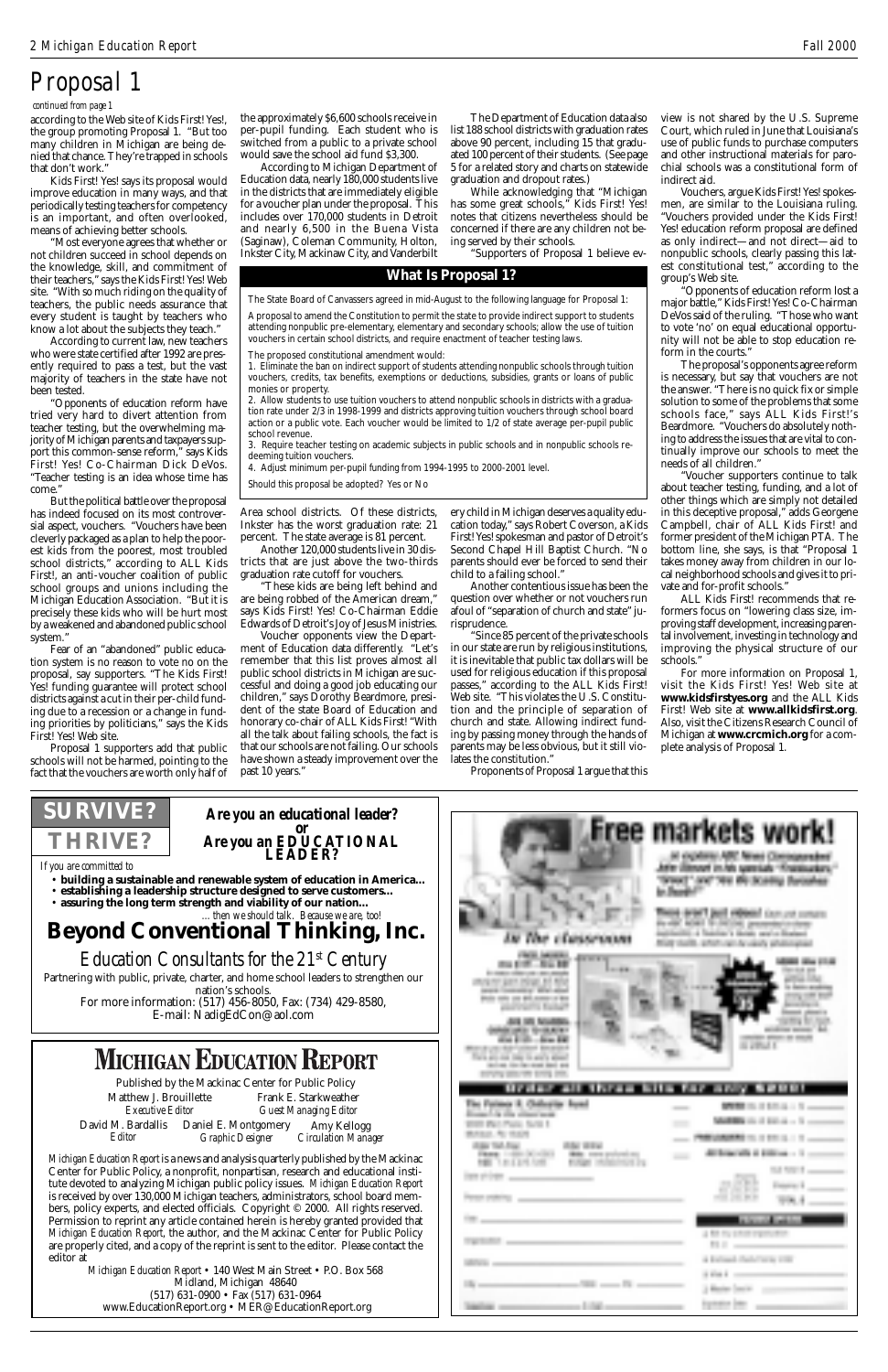

Lois Wierenga, President

(616) 364-6421 3442 Olderidge Grand Rapids, MI 49525-3025

**Fighting for LIFE in Education...**

Many education reformers have long warned that state teacher certification requirements, instead of ensuring teacher quality, were so rigid and bureaucratic that they actually were keeping the best and the

brightest instructors out of America's classrooms.

Now, a severe, nationwide teacher shortage means schools are scrambling to modify those teaching requirements and not necessarily to find better teachers, but just to find teachers.

The U.S. Department of Education says America will need more than a million new teachers by 2010, or almost half the number of teachers currently in America's elementary and secondary schools. And that's teachers who stay and don't leave for other, more rewarding jobs: 20 percent of all new teachers leave the profession within three years. An entire generation of veterans, now in their late 40s and 50s, is expected to retire in the next decade. And the demand for smaller classes means more teachers will be needed per school.

To help solve this problem, many states are adopting alternative teacher certification requirements, to remove what reform experts have long regarded as a "bottleneck" in the acquisition of new teachers. According to *School Reform News*, in the past two years, 14 states have passed, introduced, or plan to introduce new legislation to establish alternative programs to prepare and certify individuals who already have a bachelor's degree and want

to become teachers. Those states are Delaware, Hawaii, Illinois, Indiana, Kentucky, Louisiana, Minnesota, Mississippi, New Mexico, New York, Pennsylvania, Utah, Virginia, and Wisconsin.

The National Center for Education Information (NCEI) says that in 1998, more



What we are seeing are market forces

in action," said Dr. C. Emily Feistritzer, president of NCEI and co-author of a stateby-state analysis of alternative teacher certification programs. "People from all walks of life are stepping forward to meet the projected demand for teachers," she added. "Many of these individuals already have at

## **(800) 632.1221**



**REGIONAL OFFICES:** Grand Rapids • Kalamazoo • Detroit • Lansing • Saginaw • Flint Ann Arbor • Midland • Traverse City • Alpena • Marquette

Entrust Your **Educational Facility** To The **Cleaning** Professionals

Choose Educlean Service Group. We are successful building service contracting firms a group of professionals with knowledge, skill, and experience in the cleaning industry. You can depend on Educlean to be on the cutting edge of the industry's latest cleaning technology!

You need Educlean Services because we are professional firms with a management staff skilled in recruiting, training, and developing service personnel. We will relieve you of the problems associated with employing your own custodial personnel.

Contracting with Educlean Services for your custodial requirements will streamline your custodial services, while providing cost controls that will afford you an optimum value.

## EDUCLEAN SERVICES

## **Teacher shortage forces states to relax rules for educators** *Alternative certification opens classrooms to other qualified instructors*

least a bachelor's degree, so the old model of training teachers in undergraduate education programs does not work. States are aggressively meeting the challenge by creating new training and licensing avenues for

people to enter teaching."

Besides helping to solve the teacher supply crisis, these alternatively certified teachers bring diversity and a wealth of experience to the classroom. They come from business, industry, the professions, and the military and can teach students from first-

**Michigan Lags Other States on Alternative Teacher Certification** *Department of Education Working to Deal with Dearth of Educators*

hand experience what they need to know to be successful after leaving school. Other groups strongly represented among alternatively certified teachers are former K-12 teachers who have upgraded their creden-

tials to get back into teaching, and others previously trained as teachers, but who took other jobs instead. Some are even coming into the K-12 system from backgrounds in higher education.

Another twist to the population of alternatively certified teachers is their diversity. "There is a rather stark and troubling mismatch between the diversity of the student population and the relative homogeneity [white, female] of the current teaching force," Brenda Welburn, executive director of the National Association of State Boards of Education, recently told *School Reform News*. She says alternative certification is bringing in teachers who are more likely to be older, to be men, and to be people of color.

New Jersey has more than 15 years' experience with its alternative plan. After a state commission report revealed that the states' teacher preparation programs were producing poorly educated teachers, the state came up with a plan that produced teacher applicants boasting higher scores on teacher licensing tests than traditionally prepared teachers, with lower attrition rates.

Perhaps best of all, alternative certification is bringing in individuals

who are more likely to accept positions where demand for qualified teachers is greatest: in inner cities, in rural areas, and in subject areas such as math and science.

With more than half of the states implementing alternative teacher certification programs to deal with a looming nationwide teacher shortage, Michigan is still trying to come up with a plan.

According to Dr. Carolyn Logan, director of the Office of Teacher/Administrator Preparation and Certification for the Michigan Department of Education, officials are looking at a 1995 proposal for "individualized" teaching certificates, which might be "customized according to the qualifications each person brings, or doesn't bring, to the profession."

"Unfortunately [the proposal] got a 'no thank you'" in 1995, Logan says, because "it was viewed as a quick fix, which would devalue the standard teaching certificate."

But now, Logan and her staff are devising ways to bring the proposal back. "The timing is much better because of the huge amount of publicity surrounding the pending teacher shortage," she says. Furthermore, "there are particularly vital subject areas in which Michigan is coming up short, for example, in physics, math, chemistry, and foreign languages." Logan also says minorities and males are underrepresented in Michigan's teacher population, a lack of diversity that justifies "looking beyond the traditional candidate."

This means offering incentives that historically have been used mostly in the private sector. For example, Logan believes teacher recruitment eventually will include "recruitment packages" in which school districts, out of desperation, offer prospective teachers a signing bonus, pay moving expenses, and even pre-arrange home mortgages, as a way of attracting experienced and certified teachers to their faculties.

Logan believes that as teacher salaries in-

crease, teaching will become more attractive to men, who come in and tend to stay. "Some of them migrate to administration, because of higher salaries there," she says. "They move up for the increased pay."

Over the next year or so, Logan's staff intends to design a process through which people with baccalaureate degrees can receive credit for the skills and credentials they bring to the profession of teaching and get the training they need in the areas where they are lacking.

The active part of such a program would focus on the skills, information, and training prospective teachers need. For instance, Logan says, "Does a prospective teacher need courses in 'human development' to understand better how to work with children, or do they already have those skills through kids, grandchildren, or church?"

Logan wants to come up with an expedited certification plan than satisfies all the necessary requirements and try to sell that plan to the various educational institutions and offices that would have to sign off on it. She envisions a certification process that is short, intensive, and would "equip the candidate with the essentials, plus a mentor."

One problem yet to be worked out is how to attach academic credit to the program, so that it would count for graduate school. "But with the right program in place, Michigan could greatly expand its pool of teacher candidates and begin placing them at a far quicker pace than we can now," Logan says.

Michigan's plan, should it be fully developed and implemented, could be a year away, or more. To contact the Office of Teacher/Administrator Preparation and Certification, call (517) 373-6505.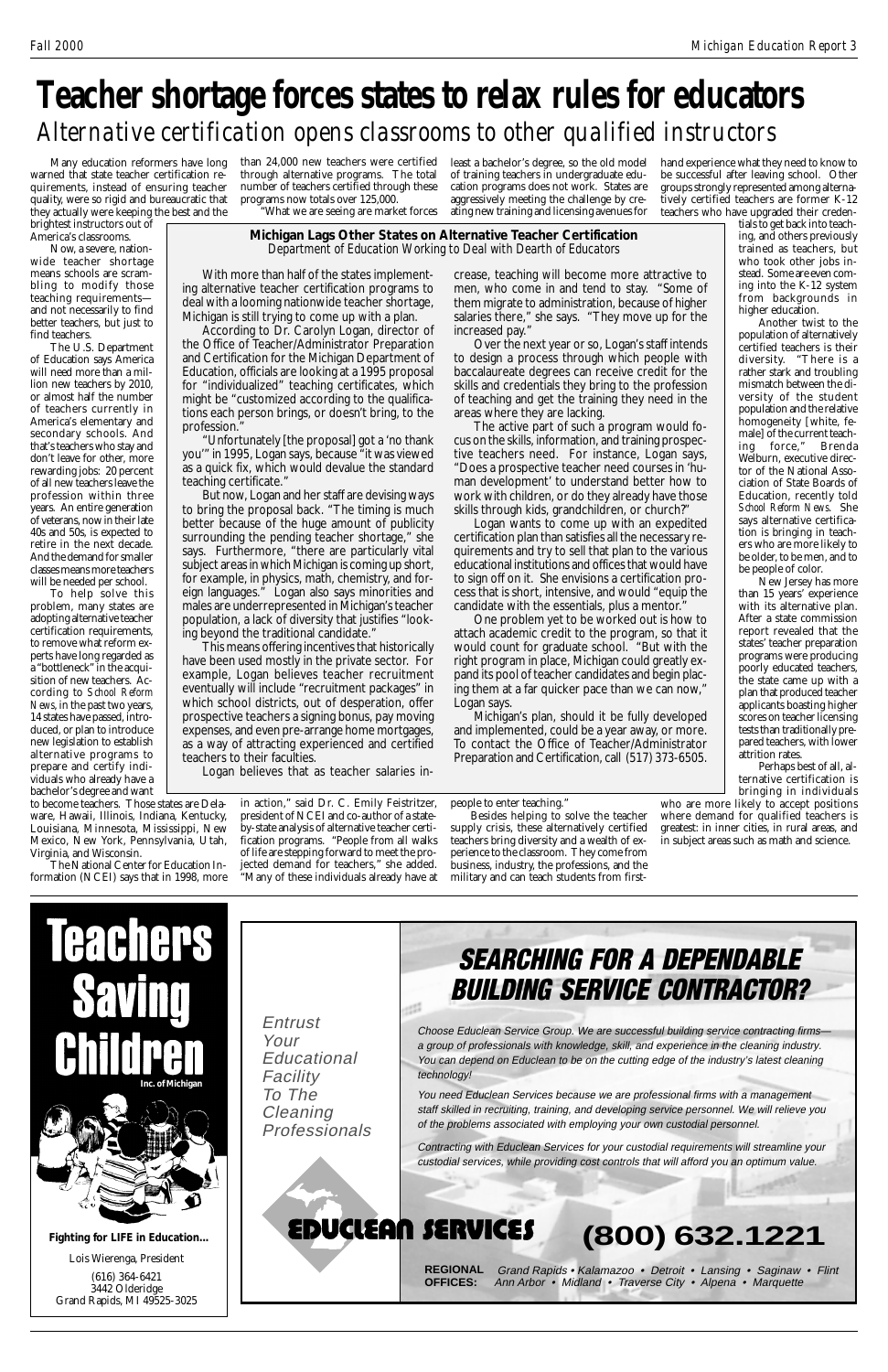#### **Charter school cap to remain for now**

The Legislature will not consider in September or October a measure to raise Michigan's charter school cap. A bill to raise the cap was tabled before the summer recess. The current cap on university-chartered schools is 150; the bill would increase this cap by 25 per year, up to 225 in 2002. The last chance for the bill to be considered this year would be if the Legislature reconvenes briefly after the November elections. Failing that, the bill will be extinguished and have to be reintroduced in the next Legislature.

### **School administrators might access police database**

S.B. 945, sponsored by state Sen. Leon Stille, R-Spring Lake, would give school administrators limited access to the Law Enforcement Information Network (LEIN). This is the same data bank that police personnel use to check license

plate numbers for traffic violations and other information. Administrators say they have had problems with suspicious or abandoned cars near schools and in school parking lots. This bill would allow school officials to learn the vehicle registration information of any vehicle within 1,000 feet of school property. The bill has been passed by the Senate and now passed out of the House Education Committee. It has not yet been voted on by the full House.

### **Mercury in schools to be eliminated**

State Sen. Shirley Johnson, R-Royal Oak, has introduced S.B. 1262 to prohibit schools to purchase, store, or use free-flowing mercury, or to use a scientific lab instrument containing mercury, after 2004. High levels of exposure to mercury may cause damage to the central nervous system and internal organs, and even death. The Department of Environmental Quality has reported 14 mercury spills in schools since 1994. This bill has been passed by the Senate, and referred to the House Committee on Education where, at press time, it remained. Mercury encapsulated and secure, as in certain light switches, would not be affected.

### **Teacher certification may require reading disorder training**

H.B. 4378, introduced by state Rep. Bob Brown, D-Dearborn Heights, would require the superintendent of public instruction to establish new standards for diagnosing students with reading disorders and for providing those students with specialized training in reading. If passed, all teachers in training will be required to take a course in reading disorders. Since it is required for all certifications, all new teachers must take the course regardless of whether they teach chemistry, calculus, Spanish, or physical education.

Currently a teacher-in-training is required to have six hours of reading methods for elementary certification and three hours for secondary certification. According to proponents of the bill, this training does not emphasize recognizing reading dis-

A third program, not mentioned in Garcia's bill, is the Character Education Partnership of Washington, D.C. The CEP Web site (**www.character.org**) describes the organization as "a nonpartisan coalition of organizations and individuals dedicated to developing moral character and civic virtue in our nation's youth as one means of creating a more compassionate and responsible society." CEP—which includes school employee unions, school board and administrator associations, and the PTA—has developed "eleven principles of effective character education" which it believes are key to instilling "core ethical values such as respect, responsibility, and honesty" in students.

Michigan State University Extension which addresses "community-based issues in many areas including agriculture, natural resources, community and economic development, families, and children"—takes part in the Character Counts! program. According to its Web site, **www.msue.msu.edu**, it offers character "training and curriculum for adults and teens in several locations across Michigan." The training features materials to assist adults and even teenagers in teaching children in five different age groups about character.

In Oct. 1996, the Michigan State Board of Education adopted a policy encouraging "public schools to provide character education focusing on principles" similar to those

www.EducationReport.org

### **WORLD&I**

## Bring a World of Ideas and the Ideas of the World Into Your Classroom!

### **TRIALISSUE** EXPLORE THE WORLD & I EDUCATION PROGRAM!

### THE UELIMATE RESOURCE

Each 350-page monthly issue of The World & I and its accompanying Teacher's Guide bring leading experts and scholars into your school for a spirited debate of current events. You'll motivate and enrich students with over 40 relevant and compelling articles on cutting-edge developments in world affairs, science and technology, cultural and geographical studies, philosophy, and the arts, and more.

### EREE ACCESS TO ON-LINE ARCHIVES

Gain access to five years' worth of articles in our on-line database at www.worldandi.com with your print subscription. Find an article to support your lesson plan anytime, day or night, with this quick and effective on-line resource. **WI286** 

Call 1-800-822-2822 for your risk-free trial issue or order on-line at www.worldandi.com!

### LEGISLATIVE ACTION

On Feb. 15, state Rep. Valde Garcia, R-St. Johns, introduced a bill to amend the Michigan Revised School Code to include a K-12 curriculum requirement for a program in "character development."

The content of the program would have to be the "same or similar to the Character Counts! program or the Character First! education series, be secular in nature, and stress character qualities such as attentiveness, patience, and initiative," according to House legislative analyst J. Hunault.

The Character Counts! program is the brainchild of the Josephson Institute of Ethics, a nationwide nonpartisan organization that is leading the rapidly growing "character education" movement. The program aims to "fortify the lives of America's young people with consensus ethical values called the 'six pillars of character'" which are "trustworthiness, respect, responsibility, fairness, caring and citizenship," says the program's Web site, **www.charactercounts.org**.

The Character First! program was developed by the Oklahoma-based Character Training Institute, an organization that provides character training for employees in the workplace.

Character First! promotes values in-

cluding "alertness, attentiveness, self-control, kindness, forgiveness, and truthfulness," according to its Web site, **www.characterfirst.org**.

orders, such as dyslexia, and how to teach students with these problems. As a result, they claim, the disorders go undiagnosed and many of those students fail to achieve their academic potential. The House passed the bill and it now moves to the Senate, with very limited time left in this session.

### **School gift procedures proposed**

As increasing numbers of alumni give significant financial support to their former high schools, one legislator believes mandatory procedures are required for school districts handling the investment of monetary gifts. Rep. Scott Schachleton, R-Sault Ste. Marie, has introduced H.B. 5786, which establishes procedures for transferring such gifts to a community foundation or educational foundation for management. The bill would govern how the money is handled. At press time, the bill was before the Education Committee.

# **Legislator pushes for "character development" in public schools** *Bill cites national programs as model for teaching kids values*

# **New student locker search law in effect**

*Districts must formulate, enforce policies by October deadline*

On May 1, Gov. Engler signed a bill that attempts to define and clarify the proper procedures for conducting locker searches in Michigan public schools.

Public Act 87 of 2000, which took effect immediately upon receiving the governor's approval, states that "a pupil who uses a locker that is the property of a school district . . . is presumed to have no expectation of privacy in that locker or that locker's content." In general, courts have held that the higher the expectation of privacy, the greater the justification needed by government employees to make a lawful search.

The bill requires school boards to adopt a policy on searches of pupils' lockers and locker contents within 180 days of passage, which is Oct. 27, 2000. The policy must state that, in the course of a search conducted pursuant to the policy, "the privacy rights of the pupil shall be respected regarding any items that are not illegal or against school policy." The school boards must supply students and their parents with a copy of the school's new policy. At the end of July, the superintendent of public instruction made available a model policy which local school boards may adopt. Once the policy is implemented, the statute permits a public school principal or his or her designee to search a student's locker and contents at any time, as long as the published policy is followed. Any law enforcement agency having jurisdiction over the school may assist the school personnel. The law provides that "any evidence obtained as a result of a search of a pupil's locker . . . shall not be inadmissible in any court because the search violated this section, violated the board approved policy or because no policy was adopted." The text of the bill can be read at the following Web site: **michiganlegislature.org / text/publicact/1999-2000/ pa008700.htm.**

found in Character Counts! and which Garcia's bill seeks to promote.

Garcia's bill was referred to the House Education Committee, where it has yet to be voted on.

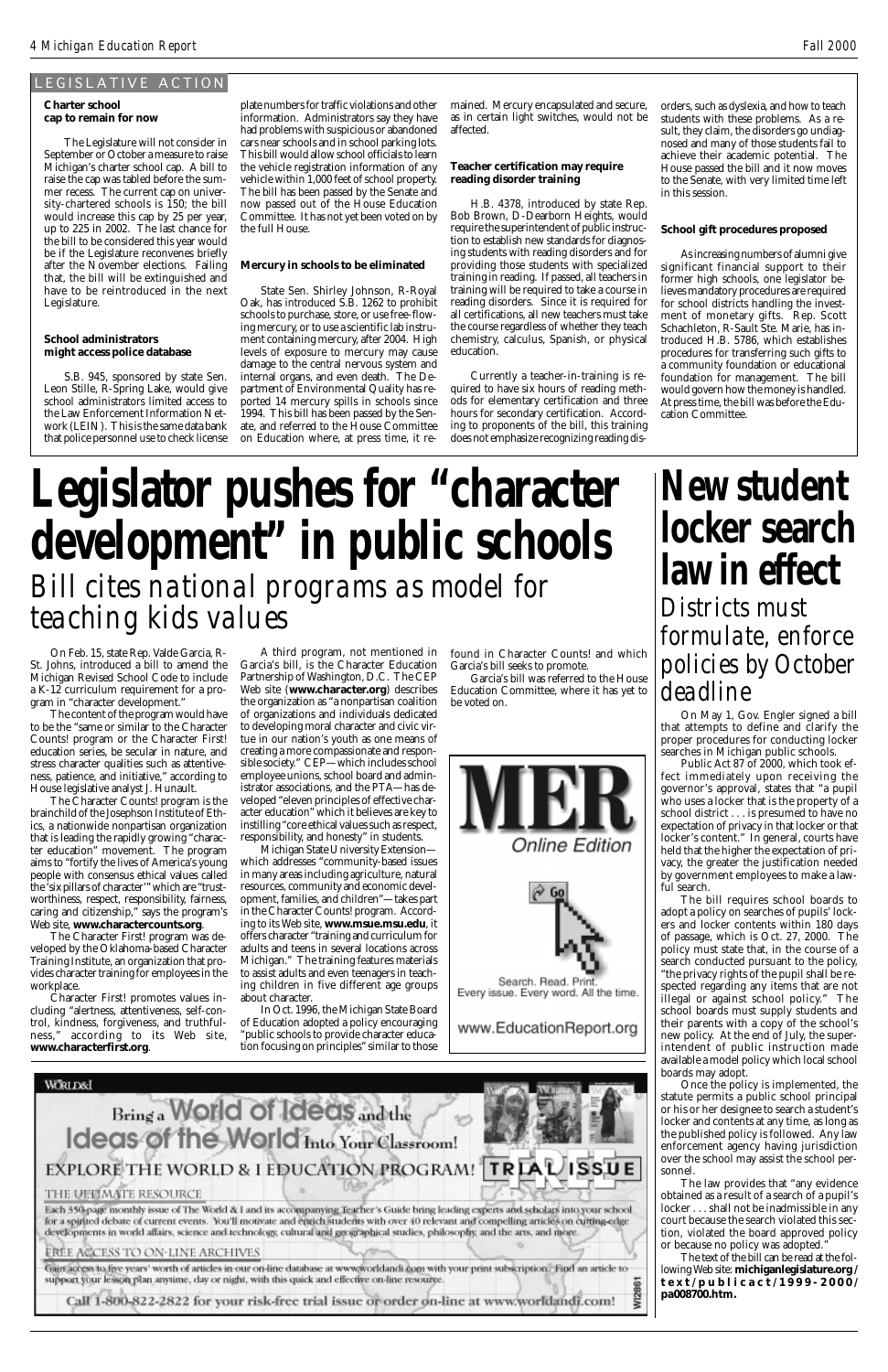A recently released summary of SAT scores for the Michigan high school class of 2000 reveals that students intending to major in education scored below the state average in both math and verbal performance.

# **Future education majors score below state average on SAT** *Report: performance subpar for likely teachers*

According to "2000 Profile of College Bound Seniors," a report from the College Board, the organization that administers the SAT, 10,280 Michigan high school students from the class of 2000 took the SAT I test. The report presents SAT math and verbal scores and also the students' "intended college major," chosen from 23 categories. The tables below show the math and verbal scores and intended college major for the highest and lowest performing students.

Of concern to many educators is the fact that the highest performing students are not choosing education as a field of study in college. Of the 6 percent of students who selected education as a major, their average math score is 35 points below the state average. The average verbal score for education majors is 26 points below the state average.

|                                          | Districts graduating less than 66.67% of their students |            |  |
|------------------------------------------|---------------------------------------------------------|------------|--|
|                                          | <b>Graduation Rate</b>                                  | Fnrollment |  |
| Buena Vista (Saginaw) Schools            | 51.77% 1,745                                            |            |  |
| <b>Coleman Community Schools</b>         | 52.30% 1,106                                            |            |  |
|                                          |                                                         |            |  |
|                                          |                                                         |            |  |
| Mackinaw City Public Schools 54.45%  253 |                                                         |            |  |
| Vanderbilt Area Schools  60.61%  324     |                                                         |            |  |
|                                          |                                                         |            |  |
|                                          |                                                         |            |  |

|                                                  | Graduation Rate Enrollment |  |
|--------------------------------------------------|----------------------------|--|
|                                                  |                            |  |
|                                                  |                            |  |
| Beecher (Flint) Community Schools  68.84%  2,762 |                            |  |
|                                                  |                            |  |
| Benton Harbor Area Schools  69.92%  5,883        |                            |  |
| Berrien Springs Public Schools  69.79%  1,684    |                            |  |
|                                                  |                            |  |
| Cadillac Area Public Schools  71.65%  3,821      |                            |  |
| Camden-Frontier Schools  67.81%  684             |                            |  |
| Clarkston Community Schools  68.42%  7,074       |                            |  |
| Coloma Community Schools  69.03%  2,346          |                            |  |
|                                                  |                            |  |
| Eaton Rapids Public Schools  67.93%  3,273       |                            |  |
|                                                  |                            |  |
|                                                  |                            |  |
|                                                  |                            |  |
|                                                  |                            |  |

# **State releases school graduation and dropout numbers** *Report tells which districts Proposal 1 would affect*

In September, the Michigan Department of Education released its report on the 1998-99 graduation and dropout rates for the state's 555 state school districts, including 18 public school academies. The State Aid Act requires the Department of Education to provide the Legislature with this annual "District Membership Retention Report."

The report this year has added significance due to Proposal 1, an education reform initiative scheduled to appear on the November ballot. If approved, the state would be required to provide taxfunded vouchers for nonpublic school tuition for students in districts whose 1998- 99 graduation rates were below two-thirds. The average district graduation rate is 81.12 percent. According to the report, seven districts qualify for immediate vouchers, and prominent on the list is the 170,000 student Detroit City School District. Vouchers will not apply in any of the other districts, unless a majority of school board members or local residents later votes them in. (See story on page 1.)

The report also lists 188 school districts with graduation rates over 90 percent, with 76 of those being over 95 percent and 15 achieving a 100-percent rate.

The entire report can be accessed via Internet at **www.mde.state.mi.us/ reports/distmembret.pdf**.



This is not to say that all teachers are coming from this pool. In fact, many education experts believe that future teachers should major in a non-education subject area, such as math or biology, to develop content mastery, and supplement their major course work with education theory and practice classes.

**Graduation Rates in Selected Michigan Public School Districts, 1998-1999**

|                                                  | <b>Graduation Rate Enrollment</b> |  |
|--------------------------------------------------|-----------------------------------|--|
| Highland Park City Schools  67.05%  3,606        |                                   |  |
|                                                  |                                   |  |
| Lincoln Park Public Schools 69.37%  5,555        |                                   |  |
|                                                  |                                   |  |
| Marcellus Community Schools 71.67%  1,078        |                                   |  |
|                                                  |                                   |  |
| Morley Stanwood Community Schools. 70.89%  1,604 |                                   |  |
| North Branch Area Schools  71.87%  2,598         |                                   |  |
|                                                  |                                   |  |
| Pinconning Area Schools  67.07%  2,172           |                                   |  |
|                                                  |                                   |  |
|                                                  |                                   |  |
| River Valley Schools  70.42%  1,324              |                                   |  |
| Springport Public Schools  67.36%  1,065         |                                   |  |
|                                                  |                                   |  |

*Districts graduating 100 percent of their students*

Bear Lake Schools Caro Community Schools Fowler Public Schools Free Soil Community Schools Ishpeming Public Schools Leland Public Schools Les Cheneaux Community Schools Manton Consolidated Schools Marenisco Schools

North Muskegon Public Schools Pickford Public Schools Port Hope Community Schools Posen Consolidated

#### Schools Tekonsha Community Schools Wakefield Schools

*Source: Michigan Department of Education*

*Districts just over the cutoff for Proposal 1 vouchers (Graduation rates between 66.67% and 71.99%)*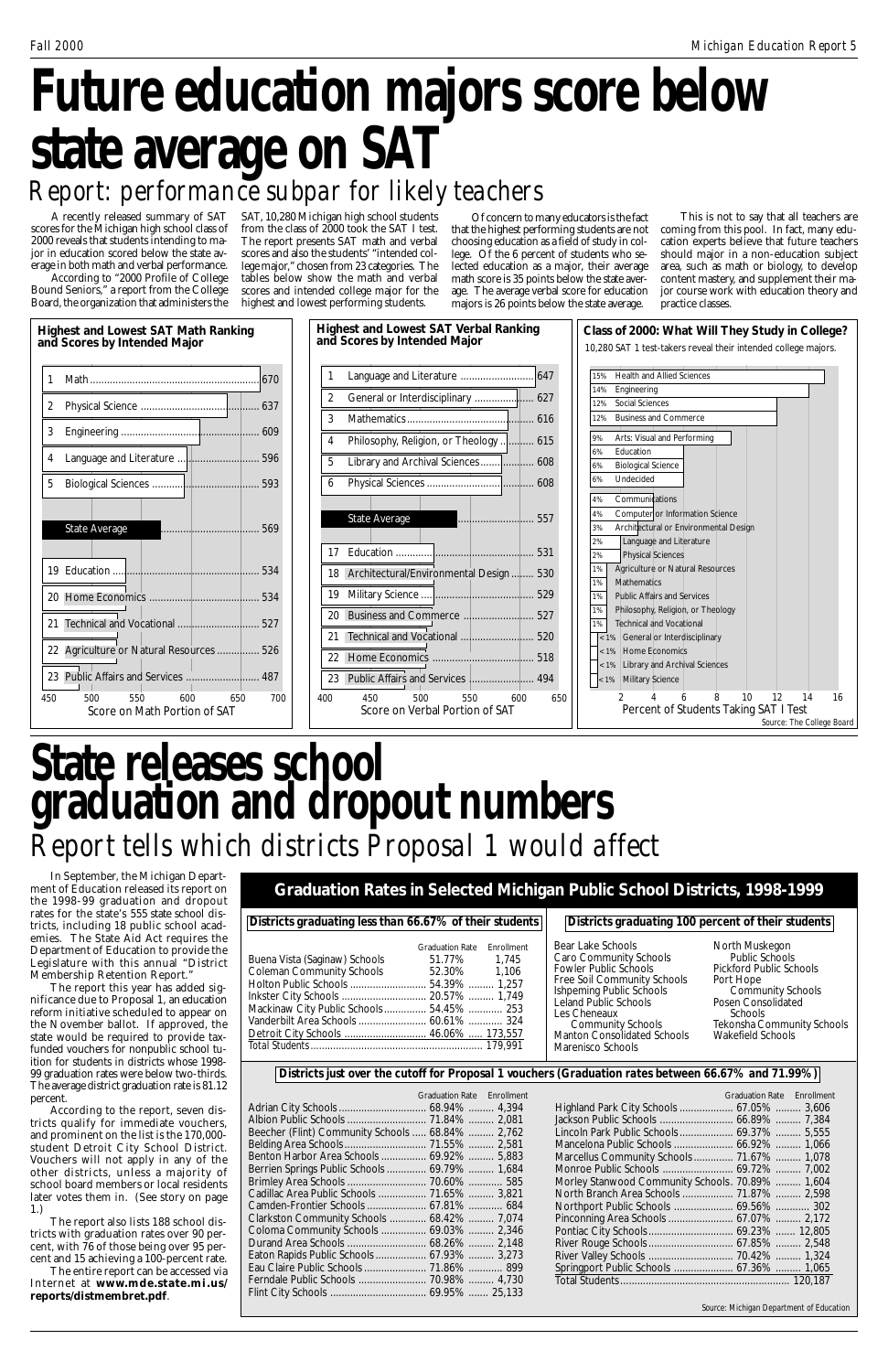The alarm goes off at 6:35 a.m. It's the start of another school day for Javanese Byrd, a senior at public Arthur Hill High School in Saginaw. Most of her classmates also are getting up at the same time, but unlike them, Javanese has had only 5 1/2 hours of sleep.

There are things to be done, after all. The National Honor Society student not only maintains a 3.8 grade point average in her classes—which include French, Astronomy, World Literature, Yearbook, and Broadcast Journalism—she also makes time for the Pep Club, Student Government, the Black Studies Club, community service, and, until recently, girls' varsity basketball.

"She's personable and outgoing, an easy-to-like kid, but basketball at this level wasn't her cup of tea" says Vonnie Killmer, Arthur Hill girls' basketball coach. "I think she'd really rather spend her time in extracurricular activities like Student Government, where she is so gifted."

Student Government is not the only area where Javanese is gifted. Her responsibilities in putting the high school's yearbook together include the demanding and all-important task of coordinating the senior pictures. "Javanese is an upbeat girl who has the follow-through to handle a big section of our yearbook," says Patsy Procuro, a journalism teacher.

Javanese also is one of only eight students who are receiving training and daily hands-on experience with the television equipment in Arthur Hill's full-service television studio. Dave Kabobel, who teaches Arthur Hill's broadcast journalism class, oversees Javanese and his other students as they prepare and broadcast a live 8-minute

She is a former nurse with no teaching certificate or degree in education. But Nora Chahbazi is as dedicated, passionate, and effective a teacher as you will find anywhere.

Javanese's experience with broadcasting has made her reconsider her career aspirations. Whereas before she was interested in health services, she now wants to explore opportunities as a TV journalist. "The competition is fierce," she says, "almost like in acting. I know I'd have to start out as a news reporter at a local TV station, but I'd like to work for a network like CNN someday.'

Chahbazi is the owner and primary instructor at Ounce of Prevention Reading Center in Flushing. The center offers reading assistance to children and adults for whom traditional methods of teaching reading, such as phonics, have not been effective.





Chahbazi employs a new reading method called "Phono-Graphix" to teach her students. She discovered Phono-Graphix in the book *"*Why Our Children Can't Read*"* by Diane McGuinness, professor of psychology at the University of South Florida.

# **Byrd soars at Saginaw public school** *Busy senior juggles academics, work, and community service*

"After just a few hours with Phono-Graphix, my daughter could read better than she ever had in her life," Chahbazi explains. "She went from struggling with reading pages, to reading whole chapters in just a few hours of work."

Chahbazi's success at teaching her daughter to read led her to help her friends' children with their reading. Soon she enrolled in a course to be trained as a reading therapist in Phono-Graphix, and shortly thereafter she the Phono-Graphix method, which Chahbazi says can help beginning readers as well as those in need of remedial education. Her center, in fact, works closely with local teachers to provide remediation services for students who need them. She also trains parents and

### opened her center.

"There are thousands of people like me and my family who need help. I just want to give them a chance," she says. "I love doing this."

"I love Arthur Hill," she says. "If I had a chance to start all over from 9<sup>th</sup> grade I'd still come here."

At the center, students ranging in age from 3 to 67 are instructed according to

show to the closed circuit TVs mounted in each of the school's classrooms. The broadcasts cover school announcements, upcoming school events, interviews with new teachers, and footage from recent athletic events.

# **Teacher throws away the book on literacy** *Former nurse uses new method to help struggling students read*

Javanese also is busy socially and off campus. Recently, she was elected to the school's Homecoming Court. And three days each week, she works in the daycare center at the nearby YMCA, where she watches and plays with the kids from 4:30 to 9 p.m. After work, she does her homework until midnight or later. On Saturdays she works with the Ivyettes, a teen group that performs community service, such as

raising money for food baskets for the

### STUDENT FOCUS

TEACHER FOCUS

teachers in the Phono-Graphix method so that they in turn can use it to teach other children to read.

Phono-Graphix, says Chahbazi, is the antithesis of traditional methods of reading instruction, which teach students symbols (letters) and the corresponding sounds they "make" and emphasize spelling rules and memorization. Phono-Graphix operates in reverse, building off of what students already know about sounds and speech. Phono-Graphix students are taught that the sounds they know can be represented in print by "sound pictures," or letter combinations.

"This 'sound picture' approach works on almost everyone, including dyslexics and students with learning disabilities," says Chahbazi. "Studies have shown that almost all children instructed in Phono-Graphix—students who struggled with traditional reading methods—achieved their grade level or better in just 12 hours." Through her training seminars, Chahbazi hopes to expose teachers across the state to the Phono-Graphix method over the next few years, so that more students who struggle with reading can be taught this way. "The most rewarding part of this program is when the students' eyes light up and they finally 'get it,'" she says. "Some of my students have been through years of traditional remedial reading programs, with no avail, and this program gives them new hope and makes them realize they *can* learn to read."

homeless at Thanksgiving.

What's next for Javanese? In her junior year, she applied to and was accepted at the University of North Carolina at Chapel Hill. She remains undecided about which school to attend next, but one thing she's

*Former nurse Nora Chahbazi founded her Ounce of Prevention Reading Center in Flushing to help students who were struggling to read under traditional teaching methods.*



*Senior Javanese Byrd is one of only eight students in teacher Dave Kabobel's broadcast journalism class. Her school's fullservice lab provides students with experience appearing before cameras and using lighting equipment, a soundboard and character generator, and electronic editing tools.*

sure of is that her time in high school has been great.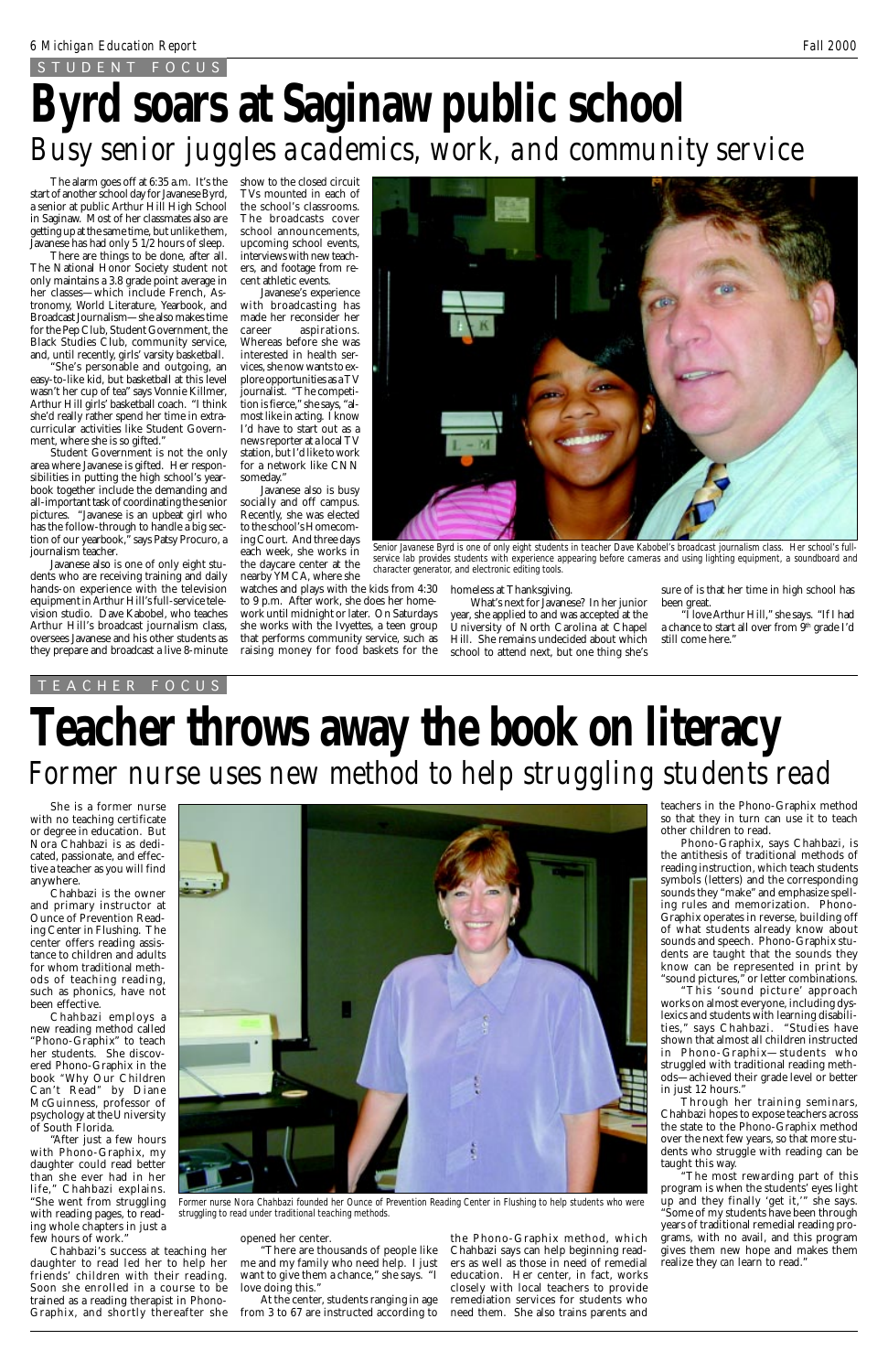Monaghan, after receiving nearly \$1 billion from the sale of his business, is devoting his resources to building a network of primary, secondary, and post-secondary Catholic educational institutions.

Through the Ave Maria Foundation, of which Monaghan is the principal benefac-

tor, eight K-8 schools are up and running and 1998, respectively. According to the and accepting enrollment. According to Dan Guernsey of the Private Catholic School Network, the schools feature strong family involvement, character formation, a positive peer environment, and religious instruction based on the catechism of the Catholic Church.

Domino's Pizza founder Tom the foundation, this feature encourages cooperative learning and mutual assistance between older and younger pupils.

According to Guernsey, the schools' approach to education has received such tremendous support in the Ann Arbor area, the foundation is already considering ways to franchise the concept throughout the United States. "Our goal is to do whatever we can to open up independent Catholic schools," he says. "We'll do whatever we can to help them." Guernsey regularly receives inquiries from other states, he adds.

The foundation opened its first school, Spiritus Sanctus Academy, in 1997 at the Domino's Farms complex in Ann Arbor Township, and three other schools, each also called Spiritus Sanctus Academy, quickly followed. By design each academy has a total enrollment of about 100, electing to feature small multi-grade classes, typically kindergarten, 1-2, 3-4, 5-6, and 7-8. According to

The Ave Maria Foundation also supports four other schools in the Ann Arbor area that use various teaching methods. Two of them are Shepard Montessori Schools in Milan and Ann Arbor, which opened in 1997

foundation, these schools use the well known "progressive Montessori pedagogy," including "child-driven progress," which school officials claim is especially appropriate for students who struggle or excel in different subjects. They have a total enrollment of approximately 60 with both sites expecting to expand to 4<sup>th</sup> through 8<sup>th</sup> grade classes. The Milan school was formerly a Catholic school that had been closed for some time.

Another school, called Agnus Dei, uses a non-graded structure. Students progress at their own rate, but within a traditional curriculum. In this case as well the "three room" school concept is used with pre-kindergarten, kindergarten, grades 1-3, and grades 4-8. Enrollment there is also around 60.

The foundation's network also includes the Huron Valley school which, Principal Tom Kotyak told the *Ann Arbor News* in March, originally opened under an affiliation with the Word of God Church. But falling enrollment and financial difficulties made it necessary to find a new source of

funding. The Ave Maria Foundation offered to step in on the condition that Huron Valley become a Catholic School, which it has agreed to do. Changes include a weekly Mass for all students and Catholic religious education. Paul Roney, executive director of the Ave Maria Foundation, told the *Ann Arbor News* that neither the foundation nor the local diocese will take an active role in running Huron Valley. The school, located in downtown Ypsilanti, enrolls 180 students.

In addition to supporting K-8 education, the Ave Maria Foundation also purchased a large parcel of land in the Ann Arbor Domino's Farms complex and contributed it to the long-established Ann Arbor Gabriel Richard High School for future building of a new Catholic high school.

The foundation is also active in higher education. In 1998, it underwrote the founding of Ave Maria College, a co-ed, four-year liberal arts institution located in Ypsilanti. The college offers degrees in three major fields of study, with nearly a dozen

# **Ann Arbor foundation funds private school boom**

## *K-8 schools, college part of new Catholic network*



*The Ave Maria Foundation funds Spiritus Sanctus academies, K-8 Catholic schools run by an order of nuns. The Ann Arbor school pictured above captured a statewide architectural design award this year.*

Anna Dvorak is the bright daughter of college-educated parents, but the 9-year-old was struggling with math in the Alma schools.

and chief benefactor, Tom Monaghan. In 1998 Monaghan sold his worldwide Domino's Pizza operation for nearly \$1 billion. He retained ownership of the huge office building and 300 acres, which make up Domino's Farms in Ann Arbor. In that complex Monaghan maintains an office where, according to the Religious News Service, he "wants to work for God the rest of his life and die nearly broke."

Then her mother heard about a program in Mt. Pleasant that was having great success in teaching math. That led her to the Kumon Center of Mt. Pleasant, operated by Gene and Susan Kushion, both of whom are public school math teachers. Gene teaches geometry, advanced algebra, and trigonometry at the Midland Bullock Creek High School, while Sue teaches seventh-grade pre-algebra at the middle school in St. Louis.

social problems. He told the *Chronicle of Philanthropy* last October, "All of the problems we hear about—the school system, teen pregnancy, crime, drugs, and on and on—when people talk about these things, they usually blame them on the breakdown in family. But they never go to the next step and ask why the breakdown in the family. It has to be because of the lack of religion."

Kumon Centers are a radical new import from Japan and are springing up across the United States and Canada. According to a recent issue of the organization's newsletter "Kumon New Quest," 2.5 million students are enrolled worldwide, including 75,000 in the U.S. and over 30,000 in Canada. Michigan already has 40 Kumon

Centers concentrated in suburban Detroit and larger cities in mid-Michigan.

Six years ago, the Kushions' twin daughters, then in third grade, were having math challenges of their own. Sue and Gene began to tutor them at home, but were frustrated with their slow progress. Being conscientious parents, they looked for outside help; a friend recommended a Kumon Center. The Kushions were so impressed with the progress made by their twins that two years later they accepted the opportunity to run the Kumon Center themselves. It is located in a large and comfortable Sunday school classroom at the First Methodist Church in downtown Mt. Pleasant.

Forty-three school children, from young elementary to late middle school, regularly visit this math teaching program. The Mt. Pleasant center is open from 4 to 7 p.m. five days a week. The students work a maximum of 20 minutes each day on their Kumon math lessons, either at the center or at home, but they do the lessons seven days a week. It seems like an old-fashioned approach. There are no calculators or computers allowed. Students use pencil and paper to do every calculation.

others planned. "All are built around a comprehensive, intellectually challenging core curriculum, and an active campus life that emphasizes piety, evangelism and charitable service," according to Foundation spokesman Bill Koshelnyk.

In 1999, Ave Maria College became Ave Maria University with the addition of St. Mary's College of Orchard Lake, in Oakland County. "With its 115-year tradition, St. Mary's offers 16 majors with special focus on pre-medical and other pre-professional programs, as well as an increased emphasis on theology and philosophy," says Koshelnyk. "In addition, the university operates an extension campus, Ave Maria College of the Americas, located in San Marcos, Nicaragua."

The most recent addition to Ave Maria University is the new law school, which began classes in the fall of 2000, with 75 students. The school claims it is "unique in approaching legal study specifically from the perspective of the Catholic moral and intellectual tradition that has advanced the concepts of natural law, individual rights, and human dignity on which our system of justice is based."

The law school, located in Ann Arbor, spent \$4 million renovating a former 84,000 square-foot office building on 11 acres. According to the college, the incoming students hail from 39 universities from 31 states and Canada, with a median LSAT score in the top 21 percent.



*Anna Dvorak completes her math lesson with the help of teacher Susan Kushion, who, with husband Gene, operates a "Kumon Center" in Mt. Pleasant. Students taught with the Kumon method advance according to individual ability rather than age or grade level.*

### **Tom Monaghan: The Man with the Vision**



The variety of educational institutions supported by Ann Arbor's Ave Maria Foundation is impressive. This reflects the vision and personal drive of the \$260-million foundation's founder, chairman,

> Any newly enrolling child takes a placement test to establish his or her skill level. School grade does not matter because the math is not taught as a class. It is all individualized. Students start at a comfortable level to help achieve success right away. That **KUMON** *continued on page 8*

The Ave Maria Foundation has quickly grown in both funding and scope of activity. In 1983, Monaghan started the Domino's Foundation, which began with assets of roughly \$8.5 million. Over the years he found a variety of Roman Catholic causes to support. When he sold his pizza business he changed the foundation's name to Ave Maria Foundation and donated another \$250 million, making it one of the largest foundations in Michigan.

Monaghan firmly believes that the lack of religious belief and practice is at the root of many

Monaghan explains that his foundation provides the means for Catholic educators to explore new pedagogical directions. "The great genius of Christianity has been its ability to absorb the best of every culture it's encountered throughout history," Monaghan says. "Catholic scholarship is the sum of that inclusiveness, and we want to make our contribution by adding to the diversity of teaching approaches and school organization at all levels.

"Catholic education is in demand more than ever," he adds. "With the concern that's been voiced about access to quality education in the public districts, people of all faiths are clamoring to send their children to parochial schools. This puts tremendous stress on Catholic education facilities. We're in a position to supplement the Church's resources. We've taken on the economic burden of building and supporting schools that offer the virtues people expect of Catholic institutions, without causing more financial and operational complications for parishes and dioceses."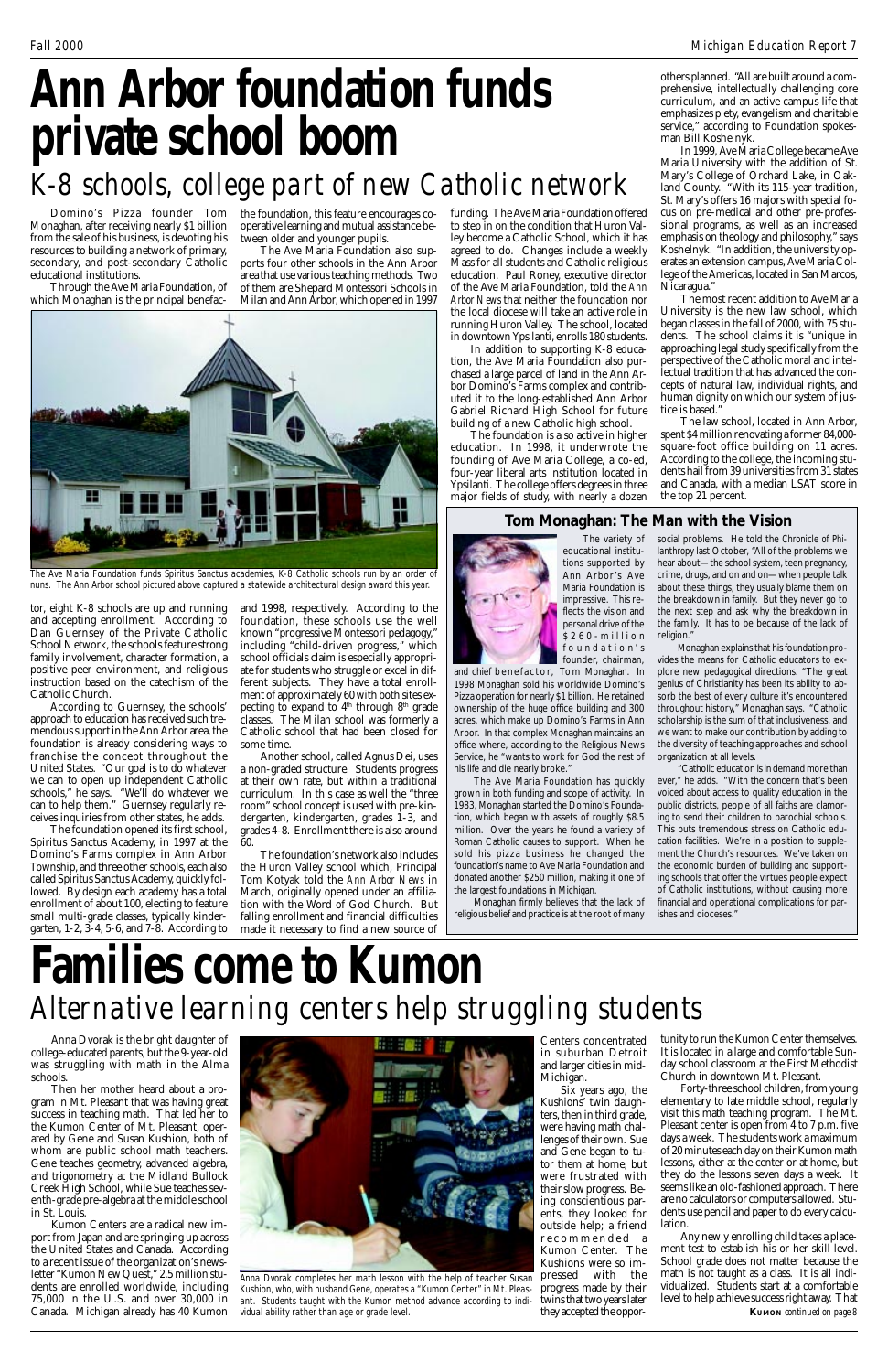## Tony deserves a chance

We at Lutheran Special Education Ministries believe Tony deserves a chance.

That's why—since 1873—we've been helping kids like Tony—kids who have special learning needs—to receive a Christian education and lead productive lives.

Tony is not alone. According to the U.S. Department of Education, at least 1 out of every 10 school-age children in the U.S. today has a special learning need. In 1997-98 in Michigan there were more than 20,000 kids who struggle with learning because of their special learning needs. (Michigan Department of Education)

For us to help a small group of kids with special learning needs within a resource room will cost \$52,000.00 in a school year. (And next year, the cost will rise.)

That's why we'd like your help. Here are two recommendations:

1. If you know of a kid like Tony, a kid whose parents would like him to receive a Christian education—but hasn't because of his special learning needs—please let us know. You can call or write us at the address below. Or fax us at (313) 368-0159.

2. If you want to help us with kids like Tony, please send your tax-deductible donation to the address below. We are a 501(c)3 organization that receives no governmental

MSBL/

support.

Thank you.



Michigan School Board Leaders Association

### **Leading the Way…**

- In putting parents and children first in education
- In promoting the efficient use of educational resources
- In encouraging innovative, responsible education initiatives
- In quickening the pace of educational improvement

Membership is open to current or former school board members from public or private Michigan schools. Associate memberships are available to others who share the MSBLA mission.

For online membership applications or for information on upcoming training and events, visit **www.msbla.org** or call **810-658-7667**.

The estimate is conservative, Greene says, because it does not include the cost of college-level work that has been "watered down" but not classified as remedial, expenditures on technology by businesses to make up for employees' lack of basic skills, capital expenditures required to provide remedial education, and additional costs incurred because of the many people who require remedial education but never receive it.

class. How did they get through high school without these skills?"

Greene says the Michigan figure can be extrapolated to reach a national cost of \$16.6 billion per year for remedial education. But money isn't the only consideration, he adds. "The financial costs to provide remedial education are high, but the human costs of students failing to receive minimal skills are incalculably higher," he says.

"The failure of our schools is not mainly a dollar-and-cents problem," agrees Dr. Tom Bertonneau, an instructor at Central Michigan University. "It is, in fact, a measure of our own distance from an understanding of the nature of this tragedy that to have its maximum impact upon us, it must be expressed in terms of dollars and cents."

Bertonneau authored an essay, included in the study, that explains how poor education harms students. Dr. David W. Breneman, dean of the Curry School of Education at the University of Virginia and former president of Kalamazoo College, and Dr. Herbert Walberg, research professor of education and psychology at the University of Illinois at Chicago, provided additional

### **Don't Lose Your FREE Subscription! STOP**

commentary for the study.

Greene proposes three solutions to the growing need among students for remedial education: Competency tests required to graduate high school, a full or partial "money-back guarantee" offered by K-12 school districts, and increased school choice.

 "While it is difficult to get educators to agree on the reasons for the problem, the focus of debate unquestionably revolves around whether elementary and secondary schools are doing an adequate job of teaching these skills," he says.

The problem of unprepared students extends even beyond math and reading, according to some educators. "Most of the students who come to us not only lack math and English skills, but they lack basic academic skills," says Janet Dettloff, chair of the Math and Sciences Division at Wayne County Community College. "They have no idea what is expected of them at the college level. They don't know how to take notes. They don't read the assigned material. And many of them don't even come to

#### *continued from page 1*

ing in math, after a year or more in a Kumon Center, achieves mastery of math at one or two grade levels above their own grade. Those who choose to can follow the program beyond differential and integral calculus. According to the Kumon Institute, "decades of experience with hundreds of thousands of students have shown that learning occurs most efficiently when two criteria are met: 1) The level of the material to be learned corresponds exactly to the learner's level of ability, and 2) the rate of progress is controlled by the students, not the teacher.'

### *Remedial*

#### **Community forums**

Greene and the Mackinac Center went on the road in September to get opinions about the study's findings from educators, business leaders, and citizens throughout Michigan at a series of six public forums, attended by over 250 people.

Prominent leaders from the K-12, higher education, and business communities in Grand Rapids, Saginaw, Lansing, Ypsilanti, Traverse City, and Southfield provided formal responses to the problem of remedial education, which was followed by audience interaction and participation.

Representing educators from the K-12 system were Dr. Patricia Newby, superintendent of Grand Rapids Public Schools; Dr. Michael Shibler, superintendent of Rockford Public Schools near Grand Rapids; Mr. Justin King, executive director of the Michigan Association of School Boards; Mr. Ryan Donlan, superintendent of Bay-Arenac Community High School; Mr. Michael Krigelski, superintendent of Airport Community Schools near Ypsilanti; and Dr. Jayne Mohr, assistant superintendent of Traverse City Area Public Schools.

Higher education panelists included Dr. Arend "Don" Lubbers, president of Grand Valley State University; Dr. Leonard Plachta, president emeritus of Central Michigan University; Dr. Thomas Brennan, former Michigan Supreme Court justice and president of Thomas M. Cooley Law School; Dr. Thomas Sullivan, president of Cleary College; Dr. Laurie Chesley, dean for learning at Northwestern Michigan College; and Dr. Joe Champagne, former president of Oakland University and current dean at Macomb Community College. Business and industry leaders included Mr. Charles Stoddard, president of Grand Bank; Mr. Regan Wieland, CEO of Plyforms, Inc. of Bay City; Mr. James Barrett, president of the Michigan Chamber of Commerce; Mr. Doug Bishop, former chairman of the Traverse Area Chamber of Commerce; and Mr. Lloyd Reuss, former president of General Motors and current executive dean for advanced technologies at Focus: HOPE. Copies of Greene's study are available from the Mackinac Center at 517-631-0900 or on the Internet at **www.mackinac.org**. Video clips of the forum panelists soon will be available online as well.



 *continued from page 7*

## *Kumon*

We must hear from you! If we don't, you will miss Michigan's largest and most balanced source of education-related news and analysis. Let us know you still want *Michigan Education Report* by mailing, faxing, or e-mailing us today!

If we have already heard from you, there is no need to respond again.

| Name   |                                                                                                                                                                                                                               |
|--------|-------------------------------------------------------------------------------------------------------------------------------------------------------------------------------------------------------------------------------|
|        |                                                                                                                                                                                                                               |
|        | State $\frac{\text{Zip}}{\text{Exp}}$                                                                                                                                                                                         |
| Phone  |                                                                                                                                                                                                                               |
| E-mail |                                                                                                                                                                                                                               |
|        | $M_1$ $M_2$ $L_3$ $L_4$ $L_5$ $L_6$ $L_7$ $L_7$ $L_8$ $L_7$ $L_8$ $L_7$ $L_8$ $L_9$ $L_7$ $L_8$ $L_9$ $L_7$ $L_8$ $L_9$ $L_8$ $L_9$ $L_9$ $L_9$ $L_9$ $L_9$ $L_9$ $L_9$ $L_9$ $L_9$ $L_9$ $L_9$ $L_9$ $L_9$ $L_9$ $L_9$ $L_9$ |

*Michigan Education Report* • 140 West Main Street • P.O. Box 568 • Midland, Michigan 48640 (517) 631-0900 • Fax (517) 631-0964 • www.EducationReport.org • MER@EducationReport.org

builds confidence, and soon they are hooked on math: young kids eagerly learning math as fast as they can.

Upon entering a Kumon Center classroom, one finds children absolutely silent and focused intently on their papers. None of them generates any distractions or conversation. They are too committed to finishing their papers, because, in addition to accuracy, their speed is also counted. The children may have up to 10 pages of problems to do that day, but they are allowed only a maximum of two minutes per page. Approaching one minute per page is the goal of each student, for then they are demonstrating "mastery," and will be able to move on. If they take too much time, they "loop back," doing a set of papers over and over until they master it.

In his book "Every Child an Achiever: A Parent's Guide to the Kumon Method," author David W. Russell describes the philosophy of the Kumon system. "Because learning is teacher-driven in the typical educational system, children all too easily become passive agents in the learning process," Russell writes.

The Kumon Method turns that process upside-down. The goal of Kumon is to make learning a student-driven activity, to put the responsibility on the student, not on the teacher. It is common that students falter-

The Kumon Institute has been invited into hundreds of American schools to help thousands of students master math, and even reading, at their own pace. For her part, Anna Dvorak, after nine months in the program, is now scoring 40 out of 40 in her speed tests at public school, and she is still doing only 20 minutes of Kumon math daily.

As for Gene Kushion, with 29 years of teaching math in the public schools, he says, "Nothing I can do in the school classroom can give me the satisfaction I get from seeing the progress made by young students at our Kumon Center. There's no comparison."

For more information on Kumon, interested parties may call 1-800-ABC-MATH or visit the Kumon Institute's Web site at **www.kumon.com**. The Kushions can be reached at (517) 773-9903.

### Impact  $\Rightarrow$  HealthCare

Healthcare Cost Management Strategies for Public Education in Michigan

Professional Services:

- · Value-based purchasing strategies
- . Health plan performance & accountability
- · Employer employee communication
- Health plan alternatives evaluation
- . Coalition organization & development
- · Government relations & public policy

Frank Webster & Associates, Inc. 3845 Roxbury Avenue Okemos, MI 48864-3623 TEL 517-349-6510 FAX 517-349-1606 bfwebster@voyager.net

Frank Webster is the recipient of the Lives, Fortunes, and Sacred Honor Award of the Mackinac Center for Public Policy, June 5, 1998, for pursuit of better education for Michigan children.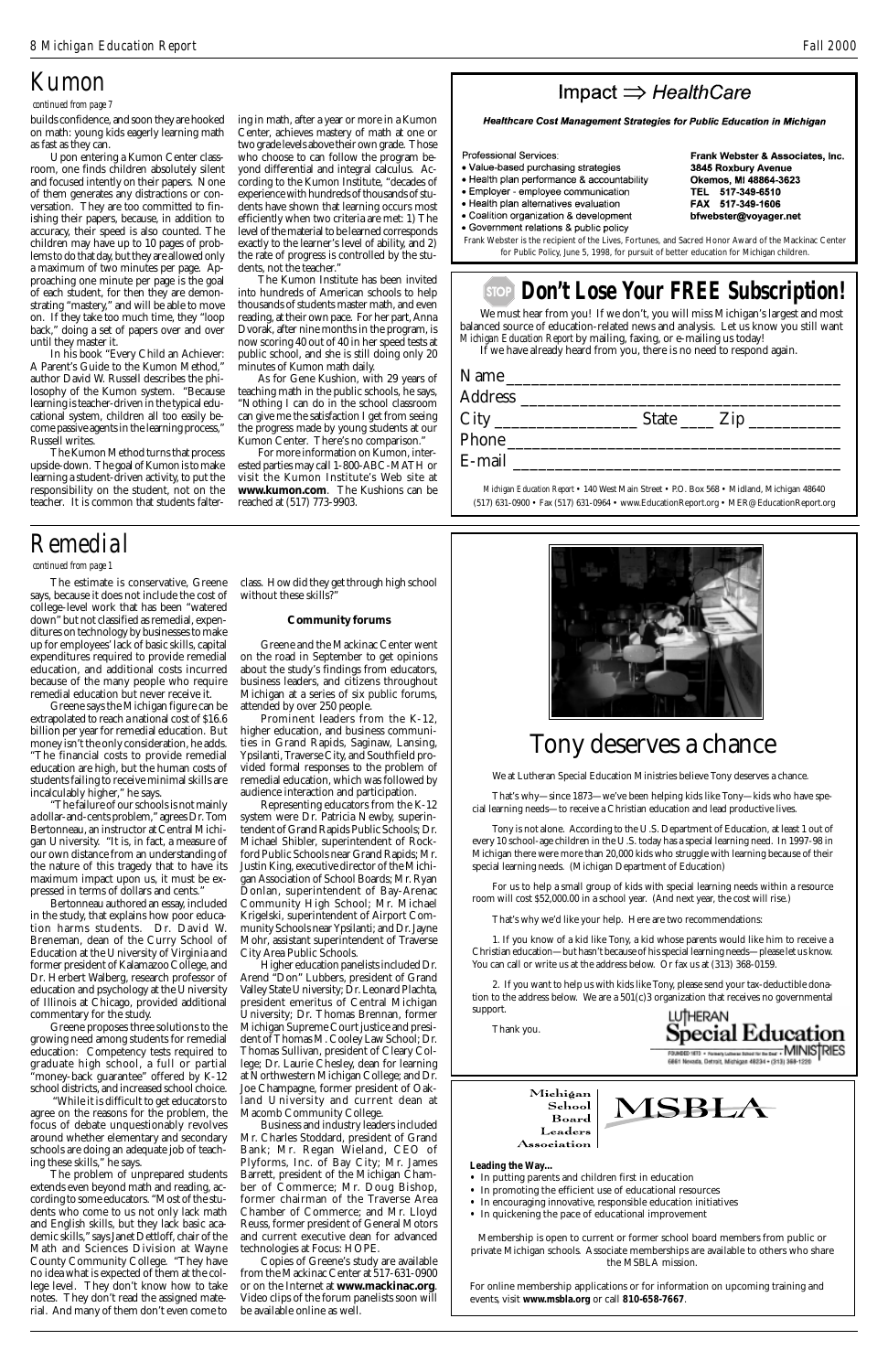class of peppy students in reading aloud a scribble of numbers, symbols and letters funny-looking shapes that literally are Greek.

"Gamma to the power of alpha, times gamma to the power of beta, divided by gamma to the power of alpha, equals . . .\* they read off the chalkboard before them. Shahan shuts off the recitation before anyone can venture an answer, then taps a student to explain how to solve the math problem.

"When you see multiply signs, you add the exponents. When you see division signs, you subtract the exponents," Adriana Reaves volunteers confidently—and correctly.

Adriana is 11. She and her fifth-grade classmates are studying algebra, a subject usually not taught until high school, or perhaps in suburban middle schools or other advanced programs. But this is an elementary school, and it stands smack in the middle of urban desolation a couple of miles from downtown Detroit.

An animated Emily Shahan leads her low-income students aren't learning as they should.

Requiring fourth- and fifth-graders to study algebra is the most dramatic example of the high academic expectations at Owen School, whose students have shown extraordinary achievement for about a decade even though 80 percent are poor and more than 90 percent are black. Nearly all live in a dreary neighborhood where, on many blocks, vacant lots overgrown with tall weeds outnumber the dilapidated wooden houses still standing.

In cities across the country, and elsewhere in Detroit, similar schools that enroll mostly poor, minority students have generally lagged far behind in the new standardized tests being used to decide who moves to the next grade or gets a diploma.

This persistent pattern of failure has emerged as a main point of political debate about education, with everyone from President Clinton and his potential successors to congressional leaders and governors calling for tough action to fix public schools where

# **School defies its demographics** *Low-income students meet principal's high expectations in urban Detroit*

But there is no worrisome "achievement gap" between Owen students and peers elsewhere. Since 1991, better than 80 percent of Owen students have passed the standardized tests in math, reading, writing and science that Michigan requires of fourth- and fifth-graders each year.

For two consecutive years in the late 1990s, every fourth-grader at Owen mastered the math test. In 1998-99, the latest year for which scores are available, 94 percent of the fourth-graders passed the math test, and 80 percent passed the reading test. Ninety-four percent of the fifth-graders passed the science test.

Owen outperformed students statewide by 22 percentage points in math, 21 in reading and 56 in science. Owen students outdid peers in Grosse Pointe, an affluent lakeshore suburb, by 11 points in math, 3 in reading and 29 in science.

Only in writing did Owen trail the state (17 points) and Grosse Pointe (36 points). But it was an off year for Owen: The passing rate in writing had been a stratospheric 94 percent a year earlier, before inexplicably tumbling to 42 percent.

Owen is unusual but not unique in having low-income students with high test scores. Five studies published in the last year have identified several hundred schools around the country that have defied statistical odds and beaten the achievement gap. The number of such schools is comparatively low, though: the Education Department has counted about 7,000 schools that serve the poor and rate as academically lowperforming.

The exceptions to the pattern of low achievement seem to disprove the notion that demographics is academic destiny. But there remains a bedeviling question about the schools where low-income students nonetheless reach high levels of achievement: How do they do it?

"People want to know what my secret



formula is so they can manufacture it and spread it around everywhere," says Patsy Burks, Owen's principal for a dozen years. "I can't tell them. I don't know what it is. There's too many things you have to do. It's not just one thing. It's a combination."

Almost by happenstance, Burks does provide a clue about her educational philosophy – and it's hardly a secret – when she hears the name of Ronald Edmonds.

> "Oh, oh," she exclaims. "My hero." Edmonds was a pioneering education

professor at Michigan State University best known for his "effective schools" research, which he conducted by visiting schools that worked and identifying their common characteristics. Whet Edmonds discovered wasn't a whiz-bang curriculum or a magical teaching technique, but education's workmanlike equivalent of football's three yards and a cloud of dust.

His research isolated seven characteristics of effective schools: a safe and orderly environment, a climate of high expectations of every students, a principal who acts as an instructional leader, a staff with a clear educational mission, a priority on classroom instruction in essential skills, parental involvement and frequent testing to monitor student progress.

It was 25 years ago that Edmonds completed the first round of his research, which enjoyed a boomlet of popularity before losing out to new educational fads that weren't as difficult to implement and weren't based on careful study. He died in 1983.

"Some of the principles he had and believed in made a lot of sense to me," recalls Burks. "I think the most important was: All

children can learn."

Edmonds has another disciple in Michael Cohen, assistant secretary of elementary and secondary education in the Department of Education.

"I started writing about this stuff in 1979, and it wasn't exactly a secret when I started writing," Cohen said. "We've known for a long time what it takes to make effective schools. The real question is, 'Do we have the will and the capacity to make them on a large scale?'"

Owen enjoys plenty of both from a dedicated principal who tries to make sure students get what they need from a hardworking, stable corps of well-trained teachers, all but one of them fully certified. Other inner-city schools suffer from a revolving door of inexperienced teachers still completing their professional training.

The school also benefits from small classes, so small that Burks wouldn't disclose their exact size. A year ago, the pupil-teacher ratio was 17-1, according to the state. She believes that student turnover, which causes havoc with lesson planning at similar schools, is also relatively low, though the school keeps no statistics.

Burks accomplishes all this with the same resources as similar Detroit schools.

Margaret Horner, leader of the parent council, describes the experience of her three children at the school as "fantastic. The teachers . . . expected more from students than teachers did at the other schools my children attended. Other places you could try hard if you wanted to. Here, they make you try hard."

As she finishes lunch in the school's tiny lounge, second-grade teacher Lynda Bartak says, "This is a nurturing school, in all the good ways that word implies. But there is a firmness. We expect you to do your work and complete it and be proud of it."

Burks says Edmonds supplied her with what she calls "do-how," but she has clearly improvised a bag of her own tricks.

When Burks arrived at Owen a dozen years ago, she met with teachers weekly to plot how to raise test scores. They devised a strategy to rebuild the curriculum around the content of the tests and assign the most experienced teachers to administer them in small groups. They send notes home to remind parents to send children to bed early the night before testing, then eat a good breakfast before coming to school.

"I'm looking at all the variables that make the best testing situation," Burks says. Self-assured teachers in groups as small as a dozen children help calm down students so they'll do their best. And she makes no apologies for what critics might scorn as teaching to the tests or what others might describe as sensibly realigning the curriculum.

"It's not fair to test something that's not been taught," Burks maintains.

Samuel Casey Carter, author of a Heritage Foundation report on Owen and 20 similar schools, suggests Owen hasn't dumbed down its curriculum with the changes because Michigan has "an exceptionally hard test. It's one of the few of these exams that's actually a serious test."

Carter says he independently verified Owen's test scores, which appear to be corroborated by scores in lower grades on the Metropolitan Achievement Test-7—in his opinion, another of the better standardized tests.

To increase contact with parents, who often won't show for teacher conferences or parent council meetings, Burks has also come up with some novel tactics. Report cards aren't sent home with students, but must be picked up by parents.

Instead of regular council meetings, there is a monthly activity featuring students to attract proud parents. Once, the distri-

# The right choice for children,<br>parents and teachers.

National Heritage Academies provides true choice for parents and educators committed to lifting scholastic standards.

- Tuition-free charter schools, accessible to all.
- Safe, modern, stimulating environment.
- Challenging academic standards, back-to-basics approach.
- Universal moral principles woven into daily lessons.
- Certified, respected, well compensated teachers.
- Strong, consistent parental involvement.

Over the past two years, National Heritage Academy students have scored 35% above the national average on standardized tests. Our tuition-free charter schools provide both choice and educational excellence throughout the state of Michigan.

We welcome your questions and concerns.



989 Spaulding Ave. SE Grand Rapids, MI 49546 Phone 616-222-1700 or 1-800-699-9235 www.heritagencashmies.com

bution of family photo albums was used as a lure.

Visitors must ring a doorbell to enter the school because the outside doors are kept locked. Few outsiders gain admittance. The principal rejects most requests to visit.

"I really suspect anybody who comes to my school and says it's a phenomenon. It's not—if you're teaching," Burks says. "It's just sort of dedication to the job."

*This article was written by Kenneth L. Johnson and is reprinted with permission from* The Washington Post.

- 1. A safe and orderly environment
- 2. A climate of high expectations of every student
- 3. A principal who acts as an instructional leader
- 4. A staff with a clear educational mission
- 5. A priority on classroom instruction in essential skills
- 6. Parental involvement
- 7. Frequent testing to monitor student progress

#### **MSU Professor Ronald Edmonds' Seven Characteristics of Effective Schools**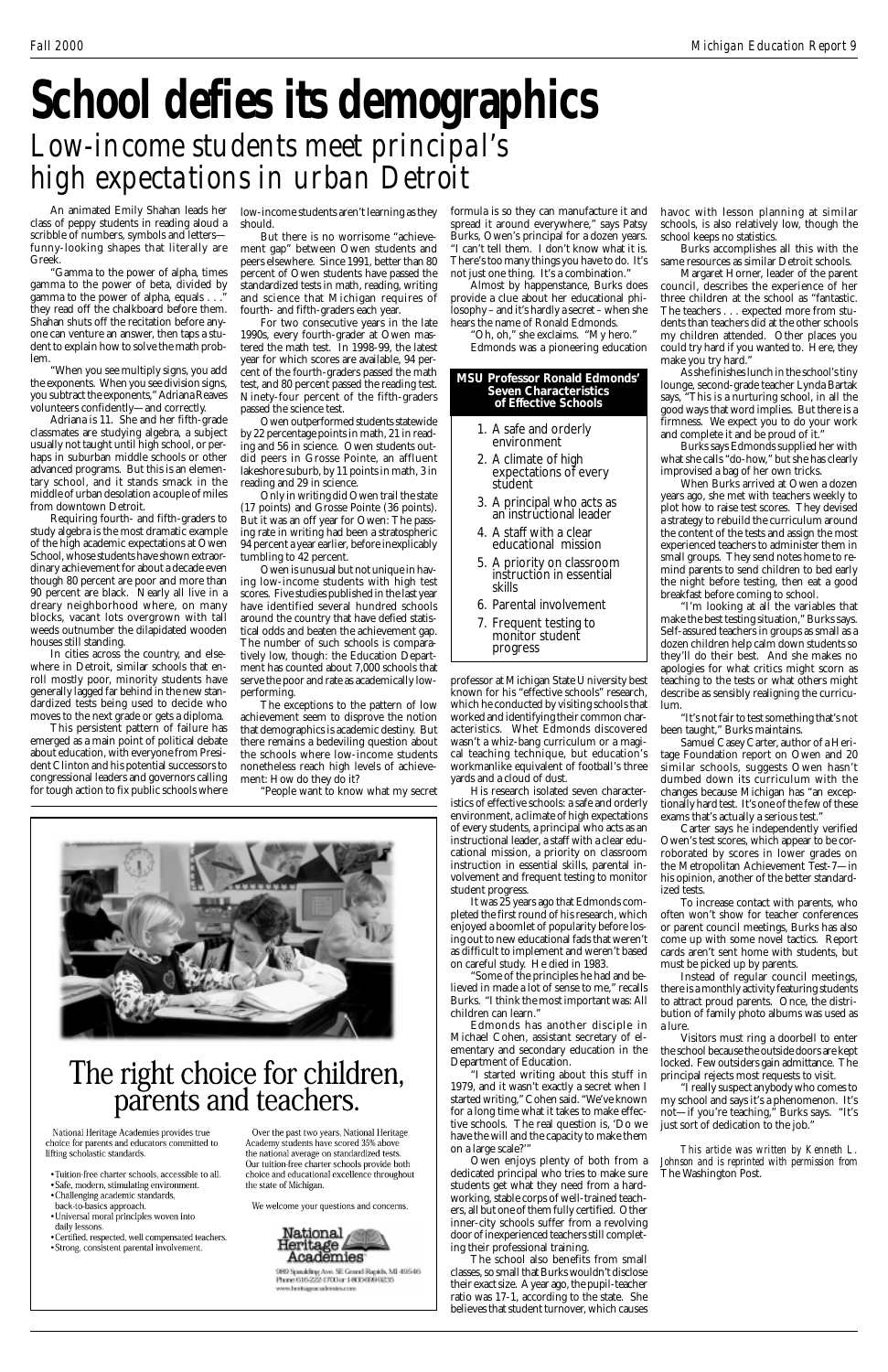### COMMENTAR

As the father of three young children, I consider improving education to be one of my top priorities in the U.S. Senate. I believe that educational power and resources should be in the hands of parents, who help their kids with homework and encourage them to succeed, and the teachers, principals, and school boards who alone can make classrooms places of learning and growth.

> FREE weekly email summaries of the hottest education stories from dozens of Michigan and national newspapers, magazines, and reports. Sign up at www.EducationReport.org!

How do we achieve the goal of improved education for our children? We need to raise the quality of teachers—by provid-

*Republican Spencer Abraham is Michigan's junior U.S. senator.* **Spencer Abraham**



## **Flexibility and accountability are key to improving education**



As a public school teacher, I see firsthand, every day, the consequences of federal intrusion in the schools. Millions of dollars are siphoned out of local districts, much of it wasted by endless layers of education bureaucracy, and then a fraction of it, maybe, comes back home. Why does this happen?

Both the Democrats and the Republicans have promised for years that if we parents and educators will keep sending our tax dollars to Washington, they will use the money to improve the public schools. Of course, the exact opposite has occurred, as

*Michael Corliss is a Michigan public school teacher and the Libertarian candidate for U.S. Senate.*

### **Michael Corliss**

Libertarians predicted it would.

When this country was founded over 200 years ago, the architects of the Constitution wisely decided that Congress would have no authority over education. They realized that education can work only when parents and educators—the people who actually know and care about the children in a particular school—have the ability to make the financial and educational decisions that are in those children's best interest. All dictates from Washington must be applied equally to all people, and politicians and bureaucrats hundreds of miles away cannot possibly know better than you do about what is best for your child.

Now, unfortunately, we have a different system from the one envisioned by Jefferson and Madison. This new system works like this: You are required to send your tax dollars to Washington. For every two dollars you send, one dollar comes back to your school, along with a laundry list of regulations limiting how you can spend it.

## **Keep education dollars in local hands and out of Washington**



ing resources for teacher professional development, teacher testing, and merit pay. We need to ensure that every Michigan student has access to a college education—by providing financial resources through tax incentives and scholarship programs.

We also need to recognize that every community is different. A small district in rural Martin, Mich., has very different needs from a large urban district in Detroit. Local school districts need to have options regarding how to spend federal education dollars. Washington is finally starting to recognize this with the adoption of the Flexibility in Education Act, known as Ed-Flex.

Ed-Flex is our attempt to free local schools from the burdens of the know-italls and the red tape in Washington. Ed-Flex gives every state a chance to waive the cumbersome rules, regulations, and red tape often associated with federal education programs. The state of Michigan participated in a demonstration project under Ed-Flex and, as a result of its tremendous success, the waivers are now available across the country.

This year, we went one step further and included as part of the Educational Opportunities Act a voluntary demonstration program permitting up to 15 interested states and school districts to enter into an agreement with the U.S. Secretary of Education in which the states agree to specific academic improvement performance standards for their lowest performing students in return for the ability to consolidate federal funds and eliminate federal strings to better serve their neediest students.

We also need to recognize that qualified and dedicated teachers are an essential element in our goal to improve education. Teachers play a special and indispensable role in our children's education. Nothing can replace the positive and long-lasting impact a dedicated, knowledgeable teacher has on a child's learning process. Accordingly, the

Educational Opportunities Act includes the Teacher Empowerment Act (TEA), which provides states and districts with close to \$2 billion to develop and implement innovative professional development and teacher quality programs. Because the states and districts have the control of these monies, each program will be specifically designed to address the needs of the individual states and communities by the people closest to the schools: the teachers, administrators, and parents.

During the debate on the Educational Opportunities Act, I introduced and passed an amendment to ensure that states and districts would be able to use their TEA funding to implement teacher testing, meritbased pay, and tenure reform programs. These programs will help schools and teachers better pinpoint areas in need of additional professional development and appropriately reward outstanding performance. I also sup-

• Keep guns out of the hands of children and criminals by passing common-sense gun safety legislation that requires child safety locks, closes the loophole that allows guns to be purchased at gun shows without background checks, and enforces existing gun laws.

Why does this make sense to anyone?

This is just another example of politicians, from both of the old parties, trying to buy your vote with your own money. As you read the Christmas list of presents that my two Senate opponents promise, bear in mind that all of this will be paid for with your money, and that somewhere along the way, half of the money you send them just sort of disappears.

It's easy to see where the rest of your education dollars go, if you realize that the federal Department of Education is the biggest sinkhole of waste and cronyism in the entire country. Whenever a friend of the current administration, be it Republican or Democratic, needs a sinecure to tide him or her over for a while, he or she is usually given a cushy job at the Department of Education. Recently, a U.S. senator, who had been removed by her own constituency, was given a job there, which paid over \$150,000 per year. Her duties? She advised Congress on a program that ultimately was never funded.

There are twice as many administrators in the Department of Education as there are in the average federal agency, and that is saying a lot. Several years ago, the Republicans made a series of promises to the American people. There were 10 of them, and they were dubbed the Contract with America. One of those promises was to get rid of this federal bureaucracy that maintains a stranglehold on education in this country, impoverishes schools, and stifles real reform and improvement. Unfortunately, this was the only one of the 10 planks of the Contract that was never introduced in Congress, even though it was the one that would have done the most to improve our schools.

We all know that government alone, at any level, cannot hope to solve the complex problem of school violence. But government must be a part of the solution. Together we must, with the "Michigan Million Mom March," get parents actively involved, provide resources to prevent violence, and add more school resource officers to deter school violence. We must do all we can to create classrooms where students can learn in the safe environments they deserve.

In February, six-year-old Kayla Rolland was killed by another six-year-old in her school outside of Flint. I have talked with parents, teachers, and students about how to form effective partnerships with local schools and communities to help combat the problem of violence in our schools.

I believe the keys to school safety can

*Democrat Debbie Stabenow represents Michigan's 8th con-***Debbie Stabenow**



be spelled out with three P's: parents, prevention, and police. My plan to make local schools and communities safer places to learn and work includes:

#### **Getting Parents**

### **Actively Involved**

- Involve parents in efforts both inside and outside of the classroom to promote safe schools.
- Require parental involvement in the planning and implementation of student programs that are funded by federal grants.
- Recognize that preventing child abuse and neglect is critical to preventing violence in schools. Successful programs such as the Michigan Children's Trust Fund, which I founded in 1982, have provided at-risk parents with the skills and support they need to create loving and safe homes. These programs should be made a priority.

### **Providing Resources to Prevent Violence**

- Add school counselors, social workers, and teacher support personnel so that teachers can teach and other professionals can focus on students who need special attention.
- Integrate character education into school

 I refuse to promise a basket full of goodies (along with a bigger tax bill) if you vote for me. Instead, I pledge now, that when I go to Washington, I will fight to stop the wasteful and destructive practice of let-**CORLISS** *continued on page 11*

## **The three P's of school safety: parents, prevention, and police**



curriculum to create good citizens as well as good students. Character education helps to instill values such as trustworthiness, respect, responsibility, caring, fairness, citizenship, perseverance, courage, and self-discipline in our children.

• Encourage students to help each other through peer mediation and conflict resolution programs that further reduce the threat of school violence.

• Reduce class size so that teachers give students the attention they need to succeed in school.

• Support after-school programs that provide supervised, constructive activities for latch-key students.

• Create a National Center for School Safety and Youth Violence to provide a common source of effective school safety programs for schools and communities; to establish a toll-free number for students to seek help and anonymously report criminal activity; and to provide grants to develop innovative, new school safety programs in communities across the country.

### **Keeping Our Schools Safe**

• Add school resource officers to help keep schools safe by deterring school violence and serving as positive role models for students.

• Provide resources for safety technology and training through a matching grant program that will help schools afford metal detectors, security cameras, and other safety devices and offer security training for school personnel.

*For more information about Rep. Stabenow, visit www.stabenow2000.net.*

Michigan Education Report *asked Michigan candidates for the U.S. Senate to provide a summary of their education proposals and policies. Below are the campaign statements of Republican candidate and incumbent Sen. Spencer Abraham, Democratic candidate U.S. Rep. Debbie Stabenow, and public school teacher and Libertarian candidate Michael Corliss.*

**ABRAHAM** *continued on page 11*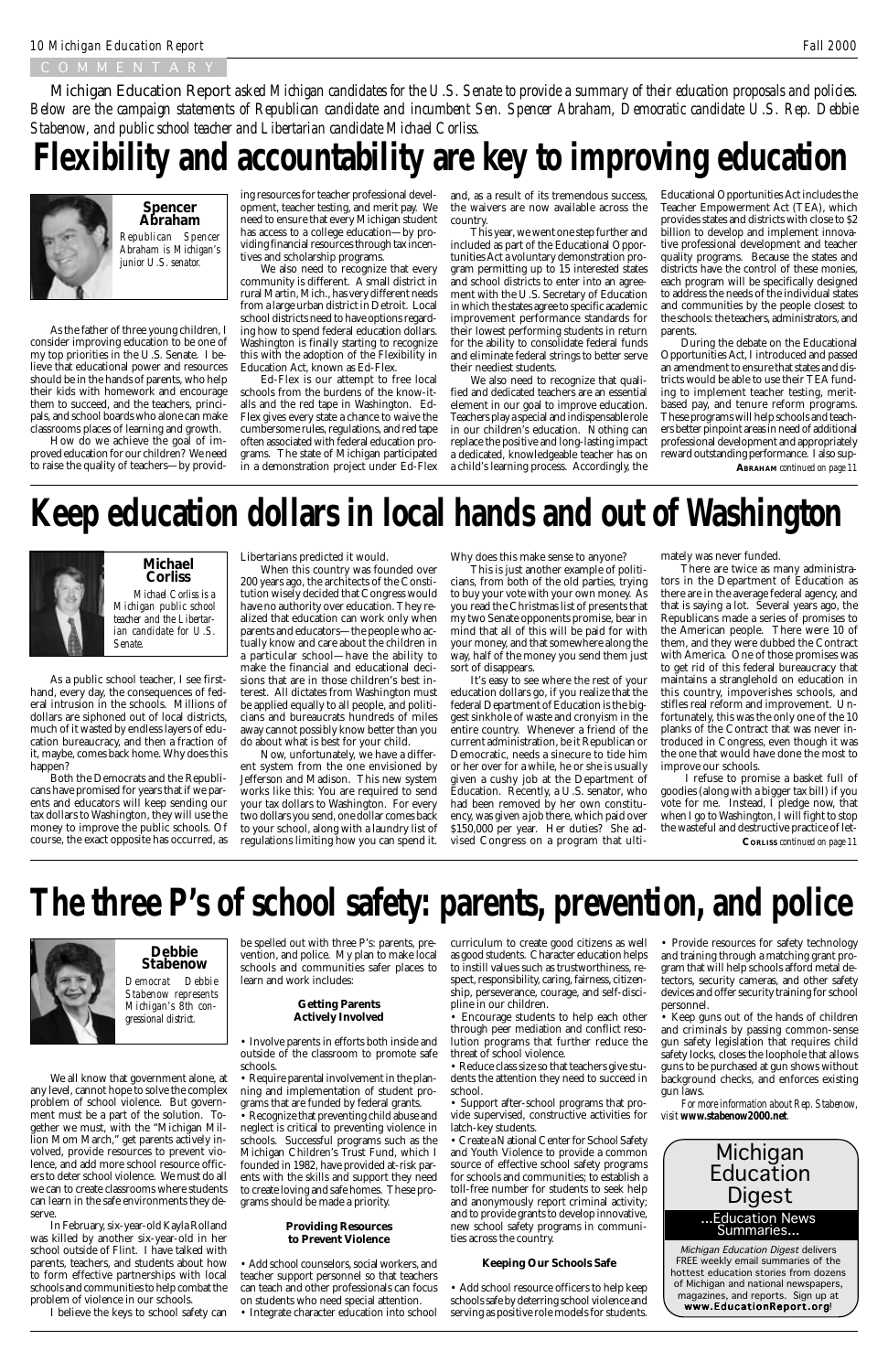### COMMENTARY

port the establishment of teacher tax deduction to help defray the cost of professional development expenses.

To help bring quality technology to our classrooms, last year I introduced the New Millennium Classrooms Act, a bill designed to provide incentives for businesses to donate high-quality computers and related equipment to K-12 schools. Endorsed by the National Education Association, my legislation specifically targets economically disadvantaged schools, allowing poorer schools to allocate more of their scarce resources to technology training for teachers, technology curriculum development, or infrastructure needs instead of forcing them to spend all of their funding on equipment shortfalls. Just this March, my bill passed the Senate by a vote of 96-2 as an amendment to another bill.

I also believe we can do more to help families pay for college. That's why I support the Affordable Education Act, which ting federal politicians and bureaucrats dictate how your school will be run. I will fight to keep your education dollars, all of them, in your district. I will hold the Republicans' feet to the fire, and make them do what they promised they would do. I won't do it because I want votes, or because some lobbyist offered me a campaign contribution. I will do it because it is right and because it will help improve education in every school district in this country.

*Libertarian candidate for U.S. Senate Michael Corliss teaches English and Drama at Livonia Stevenson High School. For more information about Mr. Corliss, visit www.Corliss2000.org.*



#### expands Education Savings Accounts, expands qualified pre-paid tuition plans, includes tax relief for employer-provided educational assistance, and eliminates the 60 month limit on the student loan interest deduction.

Education will determine America's future. If we want better schools, then parents, teachers, and local leaders must have access to the resources and the flexibility to improve our schools, create greater opportunities for teacher professional development for teachers, and educate our children. If we want our children to prosper in the high-tech economy, then we must close the digital divide and encourage the study of math and science.

I am confident that, together, we can make America's schools the best in the world and provide our kids with the quality education they deserve.

*For more information about Sen. Abraham, visit www.Abraham2000.net.*

### *continued from page 10 Abraham*



agree to "establish accountability systems, testing every student in reading and math," according to the Bush campaign Web site.

 "I'm going to lift the burden of bureaucracy and give states and local folks more authority over federal education dollars than they've ever had before," Bush told a Washington conference sponsored by the Conservative Political Action Committee in January 2000.

Gore calls for an even larger federal role, proposing a \$170 billion "public education investment plan" paid over 10 years out of a trust fund and with 10 percent of the federal budget surplus. He also favors more federal programs to help families pay their education and job training costs, including tax deductions for college tuition; to set up "Life-Long Learning" investment accounts; and to establish a new "National Tuition Savings Program." The Department of Education will assume more state and local responsibilities, including the setting of teacher certification requirements and national achievement standards and the fund-

ing of education for early childhood years.

"Together, we must bring revolutionary change to our public schools. I want to work with parents, teachers, and principals to create the modern classrooms, higher standards, and similar class sizes your irre-

placeable kid deserves," says Gore.



#### **School choice**

School choice—reducing the political and financial barriers that prevent parents from choosing the best and safest schools for their children—may be the most divisive issue in the education debate. Advocates include many black parents with children in failing inner-city schools, religious groups, and proponents of greater parental freedom in education. Opponents include some civil rights groups, education employee unions, and other public school organizations.

Bush proposes a plan to allow children in failing schools to leave after three years with a \$1,500 federal voucher to help them pay for enrollment in a new public or a nonpublic school, or for educational aids.

"In the worst case, we will offer schol-

### *continued from page 1*

## *Bush, Gore*

arships to America's neediest children, allowing them to get the emergency help they should have," Bush told an audience in Los Angeles Sept. 9. "In any case, the federal government will no longer pay schools to cheat poor children." Gore opposes vouchers, although before accepting the vice presidential nomination Senator Joe Lieberman supported vouchers for students in the District of Columbia. Both candidates support charter schools, but differ on details. Bush would leverage \$3 billion in federal funds to create 2,000 new charter schools. Gore would triple the number of charter schools by expanding existing programs.

**Math and science education**

Acknowledging that American students perform particularly poorly in math and science compared with students in other countries, both candidates favor federal initiatives to address the problem. Bush proposes to offer federal Pell

grants of \$1,000 to students who pass either Advanced Placement or college math and science courses while in high school. He would set aside \$1 billion over 5 years to fund collaborations between colleges and states in math and science. He also favors having students tested in math every year in grades 3-8 and raising the maximum student loan forgiveness from \$5,000 to \$17,000 for those students graduating in engineering, technology, math, and science.

Gore calls for funding one million new teachers over the next 10 years, with emphasis on areas such as math and science. He would forgive loans for 300,000 students who agree to teach math and science in "high-need" schools and other scarce subject areas. He also wants national math standards to be established for grades 4, 8, and 12.

#### **Standards and accountability**

Over the last 10 years, every state but Iowa has adopted standards in reading and math, and most states require students to be tested every year in both subjects. This movement for standards in measuring student progress and school accountability began at the federal level under President Bush and has continued ever since. Both candi-

dates intend to continue in this direction.

Bush would create a "reward fund" of \$500 million over 5 years for states that excel and proposes to cut federal funding of states that fail according to federal standards. He calls for states to give school-by-school report cards to the parents and the public. Bush also calls for failing schools to adopt reforms or lose Title I funding. Reform measures would include restructuring man-

agement, personnel changes, and possibly a school of choice program.

Gore proposes more funding for failing schools to overhaul the curriculum, provide professional development for teachers, and fire low-performing teachers. He would consider closing down a school and reopening it under a new principal if the school does not meet performance standards for four years. Gore also favors allowing students in failing schools to transfer to another public school and withdrawing a portion of funding from states that fail to improve student scores.

On standards, Bush wants all states to use the National Assessment of Educational Progress Test in the  $4<sup>th</sup>$  and  $8<sup>th</sup>$ grades. He calls for all states to develop their own standardized tests for assessing student achievement in math and reading in grades 3-8.

Gore wants national tests for fourthgrade reading and eighth-grade math to be voluntary, but wants national reading and math standards set for grades 4, 8, and 12. He also calls for states, not districts, to set high school graduation requirements and administer a statewide high school exit exam.

#### **Teacher quality**

Both candidates agree that teacher quality is a vital element in the effort to improve

> education, but differ in ideas to improve that quality.

Bush would consolidate existing federal programs for reducing class size and training teachers into a single fund, which would receive an additional \$400 million and be distributed to states in proportion to student population. States would spend the funds on whichever teacher quality investment was needed to fit

their particular situation, such as hiring more new teachers or improving professionalism of the existing teachers.

Bush also calls for a \$400 tax deduction to cover out-of-pocket teacher expenses. "Teachers are not the object of education. They are the engine of education reform. They have a high calling, and we must respect it," he told an audience in Milwaukee in March.

Gore would require states to ensure all teachers obtain credentials by 2004 or lose federal funding. He also proposes an \$8 billion incentive program, which would give all teachers a \$5,000 pay raise if their communities adopted tougher teacher standards. Beyond that he would give "master teachers" an additional \$5,000.

"We should pay teachers better. Many of our teachers do not get the support they need, and most accomplished teachers do not get the rewards they deserve," says the Gore Web site.

For more information, visit the candidates' Web sites at **www.algore2000.com** and **www.georgewbush.com**. An independent Web site, **www.issues2000.com**, provides summaries of all presidential candidates' policies.



*Gov. George W. Bush, Republican candidate for president.*

*Vice President Al Gore, Democratic candidate for president.*